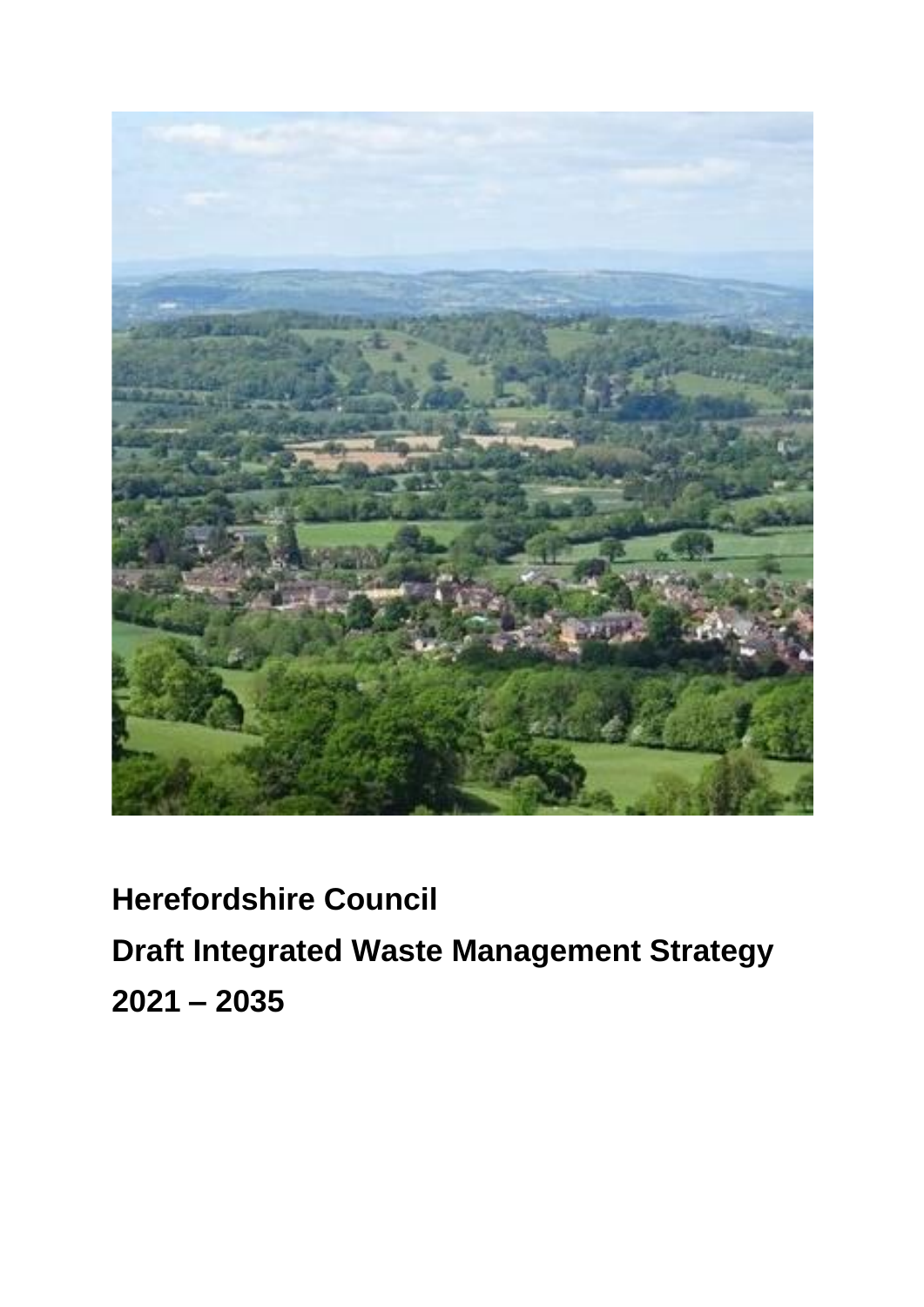# <span id="page-1-0"></span>**Glossary**

| <b>Term</b>                                            | <b>Acronym</b> | <b>Description</b>                                                                                                                                                                                                                                                                                         |
|--------------------------------------------------------|----------------|------------------------------------------------------------------------------------------------------------------------------------------------------------------------------------------------------------------------------------------------------------------------------------------------------------|
| Anaerobic<br>digestion                                 | <b>AD</b>      | Anaerobic digestion is the process by which organic<br>matter such as animal or food waste is broken down<br>to produce biogas and bio-fertiliser. This process<br>happens in the absence of oxygen in a sealed,<br>oxygen-free tank called an anaerobic digester.                                         |
| <b>Bio-waste</b>                                       |                | Biodegradable waste materials include garden and<br>food waste.                                                                                                                                                                                                                                            |
| <b>Bulky Household</b><br><b>Waste</b>                 | <b>BHW</b>     | Household waste items that are too large to put in<br>the regular waste bin such as mattresses, furniture<br>items and large electrical appliances.                                                                                                                                                        |
| Carbon                                                 |                | dioxide<br>Carbon<br>other<br>or<br>carbon<br>gaseous<br>compounds<br>released<br>into<br>the<br>atmosphere,<br>associated with climate change                                                                                                                                                             |
| <b>Circular</b><br>economy                             |                | A circular economy is an alternative to a traditional<br>linear economy (make, use, dispose) in which we<br>keep resources in use for as long as possible,<br>extract the maximum value from them whilst in use,<br>then recover and regenerate products and materials<br>at the end of each service life. |
| <b>Climate (and</b><br>Ecological)<br><b>Emergency</b> |                | A declaration of climate emergency made by<br>governments, urging action to reduce or halt climate<br>and avoid irreversible<br>change<br>environmental<br>damage resulting from it.                                                                                                                       |
| <b>Consistency in</b><br>collections                   |                | All local authorities collect the same core set of dry<br>recyclables from households and provide separate<br>weekly food waste collections.                                                                                                                                                               |
| <b>Commissioning</b><br><b>Authority</b>               |                | Local authority responsible for the commissioning of<br>service contracts.                                                                                                                                                                                                                                 |
| <b>Courtauld</b><br><b>Commitment</b>                  |                | A voluntary agreement between grocery industry<br>players and other organisations in the food system<br>to reduce household food waste, packaging and<br>supply chain waste.                                                                                                                               |
| <b>Deposit Return</b><br><b>Scheme</b>                 | <b>DRS</b>     | A recycling system in which consumers pay a small<br>deposit for beverage containers, which can be<br>refunded upon return to a shop or other authorised<br>location.                                                                                                                                      |
| <b>DRS All in</b>                                      |                | A DRS focused on all drinks containers, irrespective<br>of size.                                                                                                                                                                                                                                           |
| DRS On the go                                          | <b>OTG</b>     | A DRS restricted to drinks containers less than<br>750ml and sold as a single item.                                                                                                                                                                                                                        |
| Dry mixed<br>recycling                                 | <b>DMR</b>     | Glass, plastic, metal, cartons, cardboard and paper                                                                                                                                                                                                                                                        |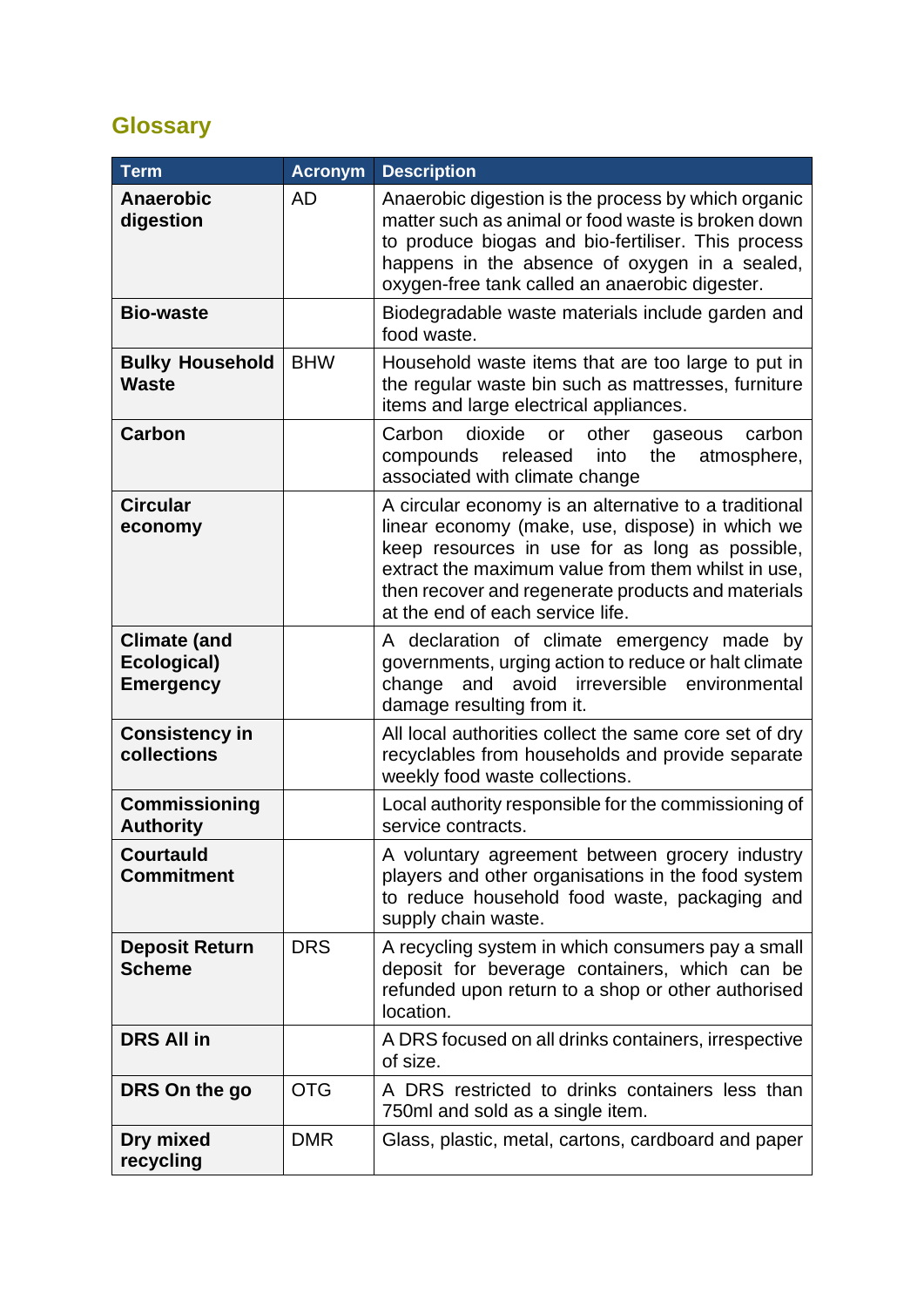| <b>Term</b>                                                       | <b>Acronym</b> | <b>Description</b>                                                                                                                                                                                                           |
|-------------------------------------------------------------------|----------------|------------------------------------------------------------------------------------------------------------------------------------------------------------------------------------------------------------------------------|
| Ecodesign                                                         |                | A design approach for products that considers the<br>environmental impacts of the product across its<br>lifecycle.                                                                                                           |
| <b>Environment Bill</b>                                           |                | A UK Government Bill that makes provisions about<br>targets, plans and policies for improving the natural<br>environment.                                                                                                    |
| <b>Extended</b><br><b>Producer</b><br><b>Responsibility</b>       | <b>EPR</b>     | A strategy designed to promote the integration of<br>environmental costs associated with goods and/or<br>packaging throughout their life cycles into the<br>market price of the products.                                    |
| Greenhouse gas                                                    | <b>GHG</b>     | Gases that contribute to the greenhouse effect or<br>by absorbing<br>warming,<br>infrared<br>atmospheric<br>radiation and emitting it back to the Earth.                                                                     |
| <b>Herefordshire</b><br><b>Council / the</b><br><b>Council</b>    | <b>HC</b>      | unitary authority, responsible for<br>The<br>waste<br>collection and waste disposal activities.                                                                                                                              |
| <b>Household</b><br><b>Waste Recycling</b><br><b>Centre</b>       | <b>HWRC</b>    | A site for residents to dispose of and recycle green<br>waste, electricals, textiles and bulky waste (also<br>called Civic Amenity site)                                                                                     |
| <b>Kerbside</b>                                                   |                | The collection of recycling and residual waste from<br>the curtilage of residents' properties.                                                                                                                               |
| Long term                                                         |                | The period from April 2028 to March 2036.                                                                                                                                                                                    |
| <b>Material</b><br><b>Recycling /</b><br><b>Recovery Facility</b> | <b>MRF</b>     | A specialised plant that receives, separates and<br>prepares recyclable materials for marketing to end-<br>user manufacturers.                                                                                               |
| <b>Medium term</b>                                                |                | The period from 2 November 2023 up to March<br>2028.                                                                                                                                                                         |
| <b>Multi-stream</b>                                               |                | Separate collections of DMR material, usually using<br>kerbside boxes and/or reusable bags. Can include<br>collecting paper and card together and plastic and<br>metals together, to be sorted at a MRF after<br>collection. |
| <b>Municipal waste</b>                                            |                | Household waste and waste similar in nature and<br>composition to household waste                                                                                                                                            |
| <b>Nearest</b><br><b>Neighbour</b>                                | <b>NN</b>      | A CIPFA category from an analytical database that<br>shows similar local authorities to Herefordshire in<br>terms of deprivation, age profile, rurality, household<br>size and ethnic profile.                               |
| <b>Output Area</b><br><b>Classification</b>                       | <b>OAC</b>     | The 2011 Classification for Output Areas (2011<br>hierarchical geodemographic<br>OAC) is<br>a<br>classification across the UK which identifies areas<br>of the country with similar characteristics.                         |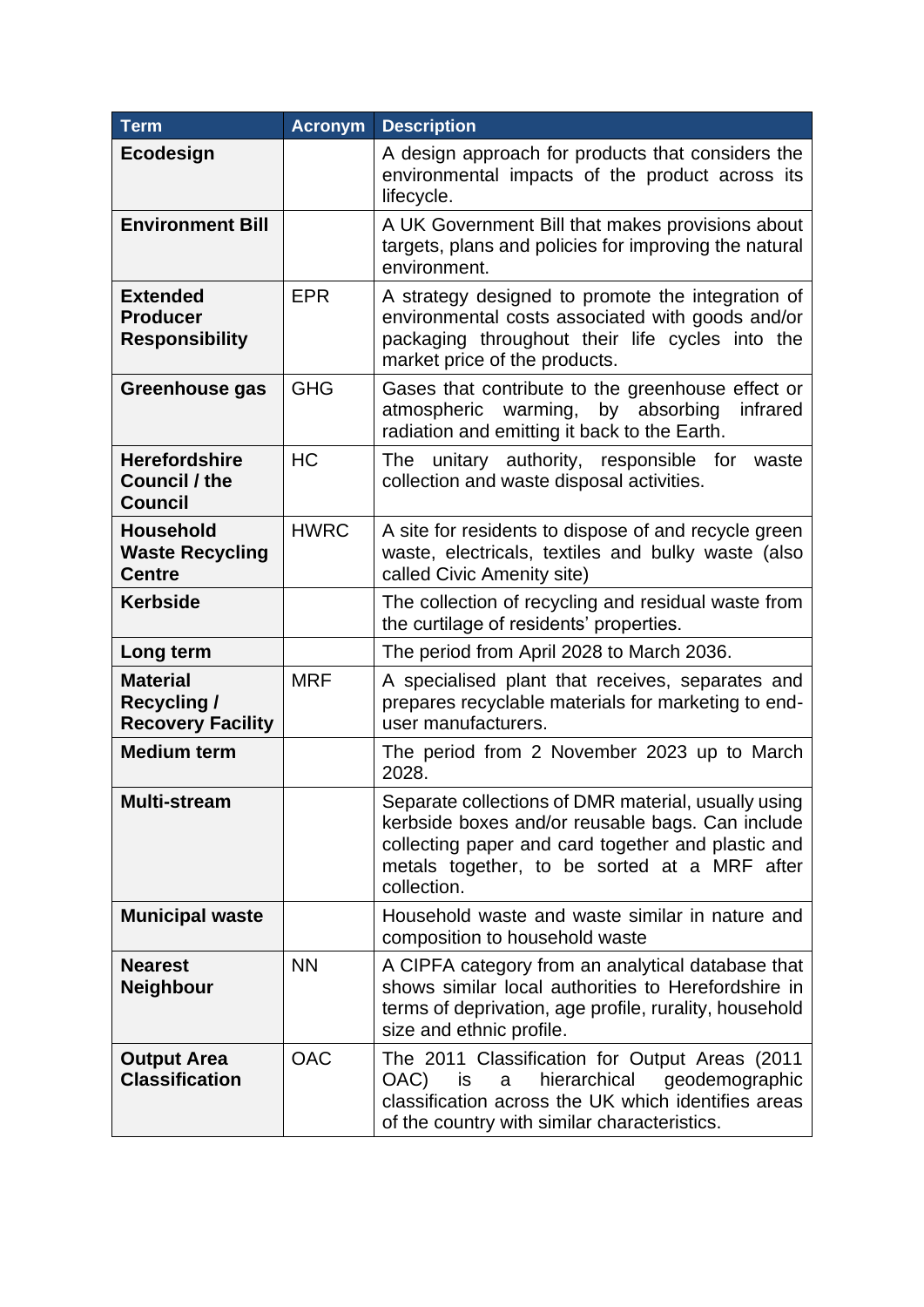| Term                                    | <b>Acronym</b> | <b>Description</b>                                                                                                                                                                                                                                                                                         |  |  |
|-----------------------------------------|----------------|------------------------------------------------------------------------------------------------------------------------------------------------------------------------------------------------------------------------------------------------------------------------------------------------------------|--|--|
| <b>Recycling rate</b>                   |                | Calculated as the proportional value<br>$(\%)$ of<br>municipal waste recycled from the total municipal<br>waste, including recycling, that is generated.                                                                                                                                                   |  |  |
| <b>Residual waste</b>                   |                | Materials that are not recycled / recyclable.                                                                                                                                                                                                                                                              |  |  |
| Resources and<br><b>Waste Strategy</b>  | <b>RWS</b>     | A Government strategy which sets out how we will<br>preserve material resources by minimising waste,<br>promoting resource efficiency and moving towards<br>a circular economy in England.                                                                                                                 |  |  |
| <b>Short term</b>                       |                | The period from July $2021 - 1$ November 2023 (i.e.<br>pre new waste collection contract).                                                                                                                                                                                                                 |  |  |
| <b>TEEP</b><br>regulations              | <b>TEEP</b>    | A criterion (which forms part of the waste legislation<br>in the UK) that requires separate collection of waste<br>for recycling including paper/card, plastic, glass and<br>metals where 'Technically, Environmentally and<br>Economically Practicable'.                                                  |  |  |
| <b>Twin-stream</b>                      |                | Dry recyclables are separated into two different<br>receptacles. Generally, either paper and card or<br>glass are kept separate from the other dry material<br>streams.                                                                                                                                    |  |  |
| <b>Waste hierarchy</b>                  |                | A legislative requirement that is given to waste<br>management options which ranks waste prevention<br>the highest. Where waste is produced, the hierarchy<br>prioritises reuse, recycling, energy recovery and<br>finally disposal in that order. Repair is included in<br>some recent waste hierarchies. |  |  |
| <b>Waste Transfer</b><br><b>Station</b> | <b>WTS</b>     | A temporary storage facility for collected waste that<br>is unloaded, sometimes sorted and then bulked and<br>compacted to be sent to their final treatment<br>destination.                                                                                                                                |  |  |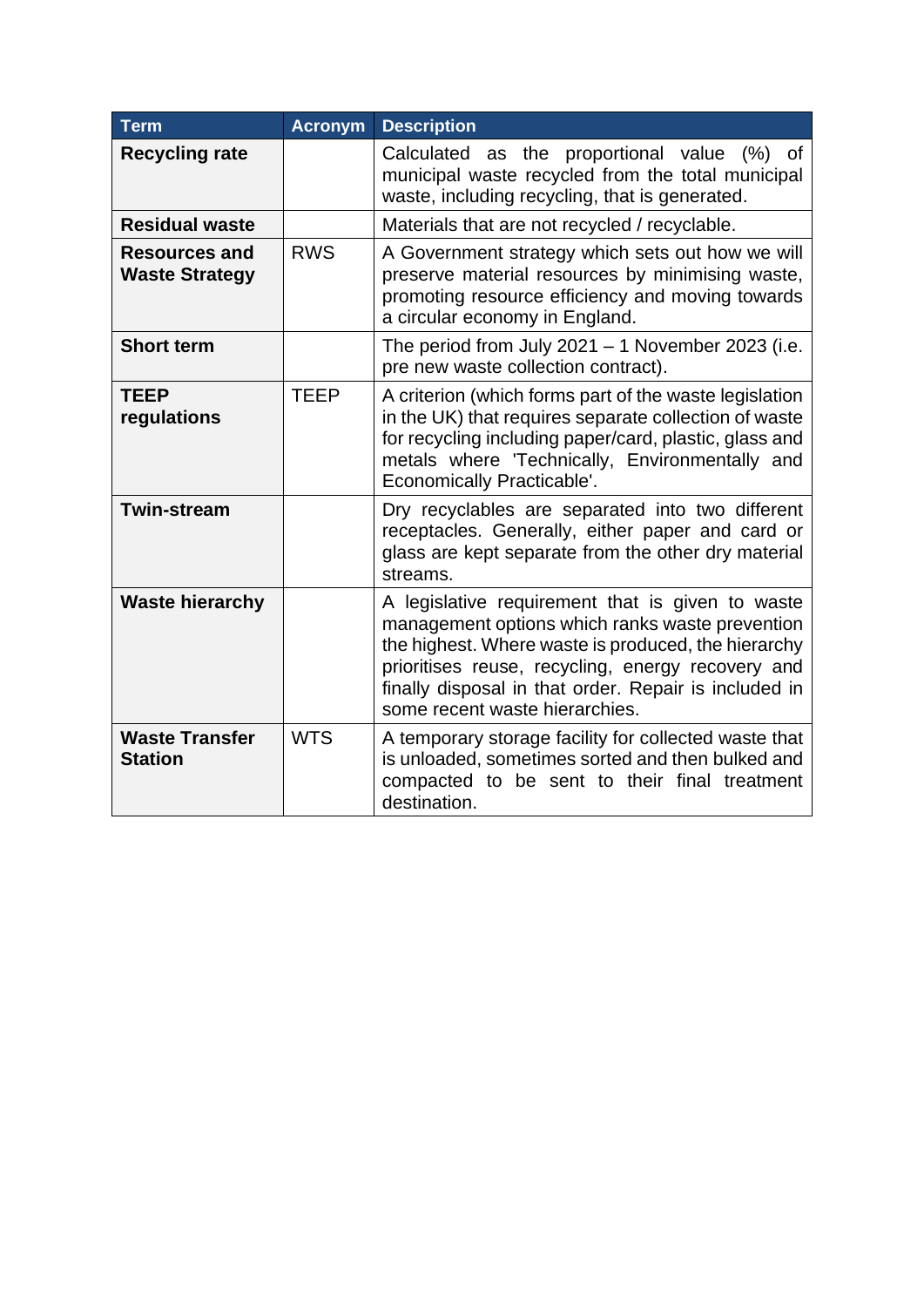# Contents

| $\mathbf 1$             |  |
|-------------------------|--|
| $2^{\circ}$             |  |
| 3 <sup>1</sup>          |  |
| $\overline{\mathbf{4}}$ |  |
| $5\phantom{.0}$         |  |
| 6                       |  |
| $\overline{7}$          |  |
| 8                       |  |
| 9                       |  |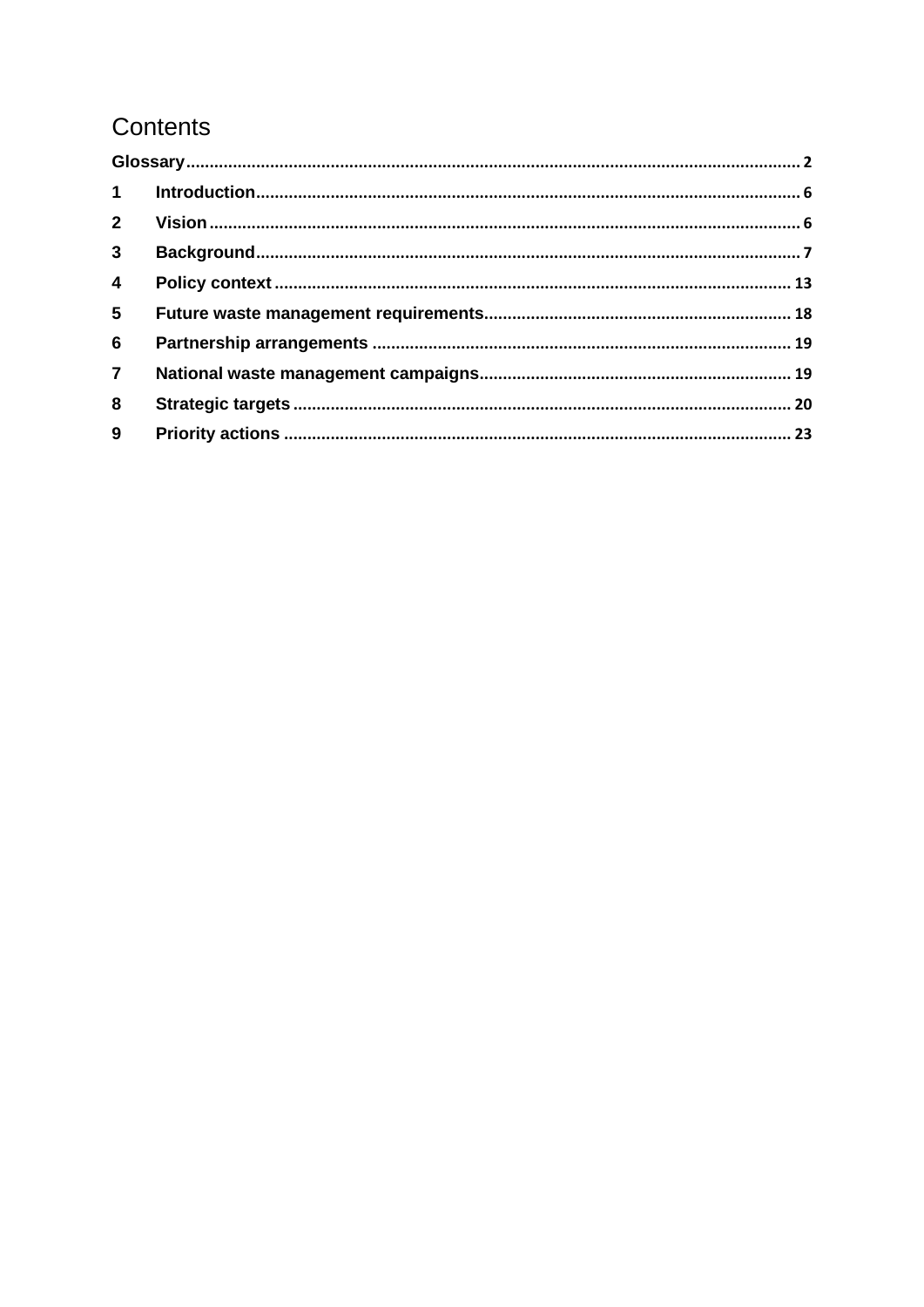### <span id="page-5-0"></span>**1 Introduction**

This document presents a new, draft integrated Waste Management Strategy for Herefordshire. It has been informed by a review of the council's current Joint Municipal Waste Management Strategy (JMWMS) for 2004 to 2034 (which was jointly developed with Worcestershire County Council).

Reviewing and writing a new strategy enables the Council to fully consider the implications of the 2018 Resources and Waste Strategy for England and the emerging policies and legislation that are being developed to support the national strategy. This new national policy context is expected to transform how the Council manages its waste from 2023 onwards.

The integrated strategy provides the basis for the Council's response to these new drivers. It sets out the direction of travel for the service for the period from 2021 to 2035 (the last target year in the national strategy), and it provides the framework for the Council to plan for the procurement of new waste collection and disposal contract(s), due to commence November 2023 and January 2024 respectively.

A rolling annual action plan which sets out the key priorities for the service over the next 12 months will be produced alongside the strategy. This will directly contribute towards meeting the targets outlined in the strategy. An annual communications plan to support each year of delivering the action plan will also be produced.

### <span id="page-5-1"></span>**2 Vision**

Herefordshire Council has a bold ambition, outlined in its County Plan 2020 - 2024:

"Respecting our past, shaping our future - we will improve the sustainability, connectivity and wellbeing of our county by strengthening our communities, creating a thriving local economy and protecting and enhancing our environment".

Within the Plan, the Council sets out its ambition to protect and enhance the environment and keep Herefordshire a great place to live by minimising waste and increasing reuse, repair and recycling, and identifying opportunities for climate change action in all aspects of council operations. The Environment ambition is that the Council will use its community initiatives, partnerships and waste contracts to make it easier for businesses and residents to share, repair, reuse and recycle, and so reduce the Council's carbon emissions.

The vision of this integrated waste management strategy builds on national and local legislative and policy drivers to reduce waste and offer a value for money service to its residents.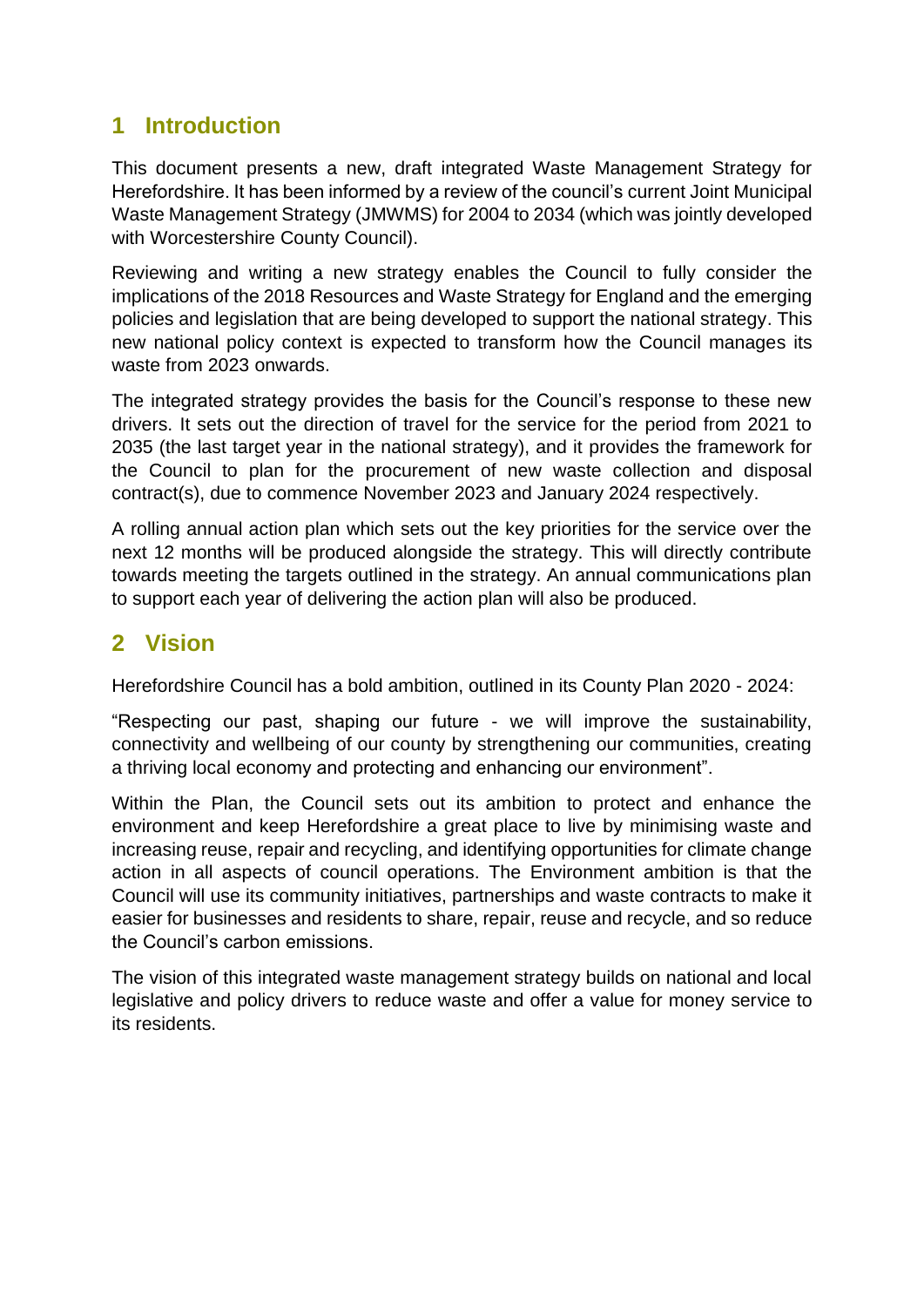#### **Vision:**

"Waste not, want not… we value resources and their use. We will reduce resource consumption and embrace the circular economy to maximise the life of products and materials. We treat the materials we collect as resources not waste. We will achieve this by prioritising the waste hierarchy, maximising waste prevention and reuse."

# <span id="page-6-0"></span>**3 Background**

### **3.1 Overview**

The kerbside waste and recycling services costs the Council:

- £30.50 per household per year to collect and process Herefordshire's recycling.
- £62.70 per household per year to collect and treat Herefordshire's residual and garden waste for disposal.

If waste isn't generated for the Council to manage in the first place or is reused or repaired instead of being thrown away, there is no cost to the Council and therefore the costs of providing the services decreases. Reducing waste overall therefore helps to decrease costs and increase recycling rates which, in turn, helps to meet national statutory targets.

The waste management service should reduce costs by driving waste up the waste hierarchy. The Council is therefore committed to engaging residents and businesses in reducing waste and increasing the amount of waste that is reused, repaired and recycled. We want to reduce the amount of waste generated overall across our County.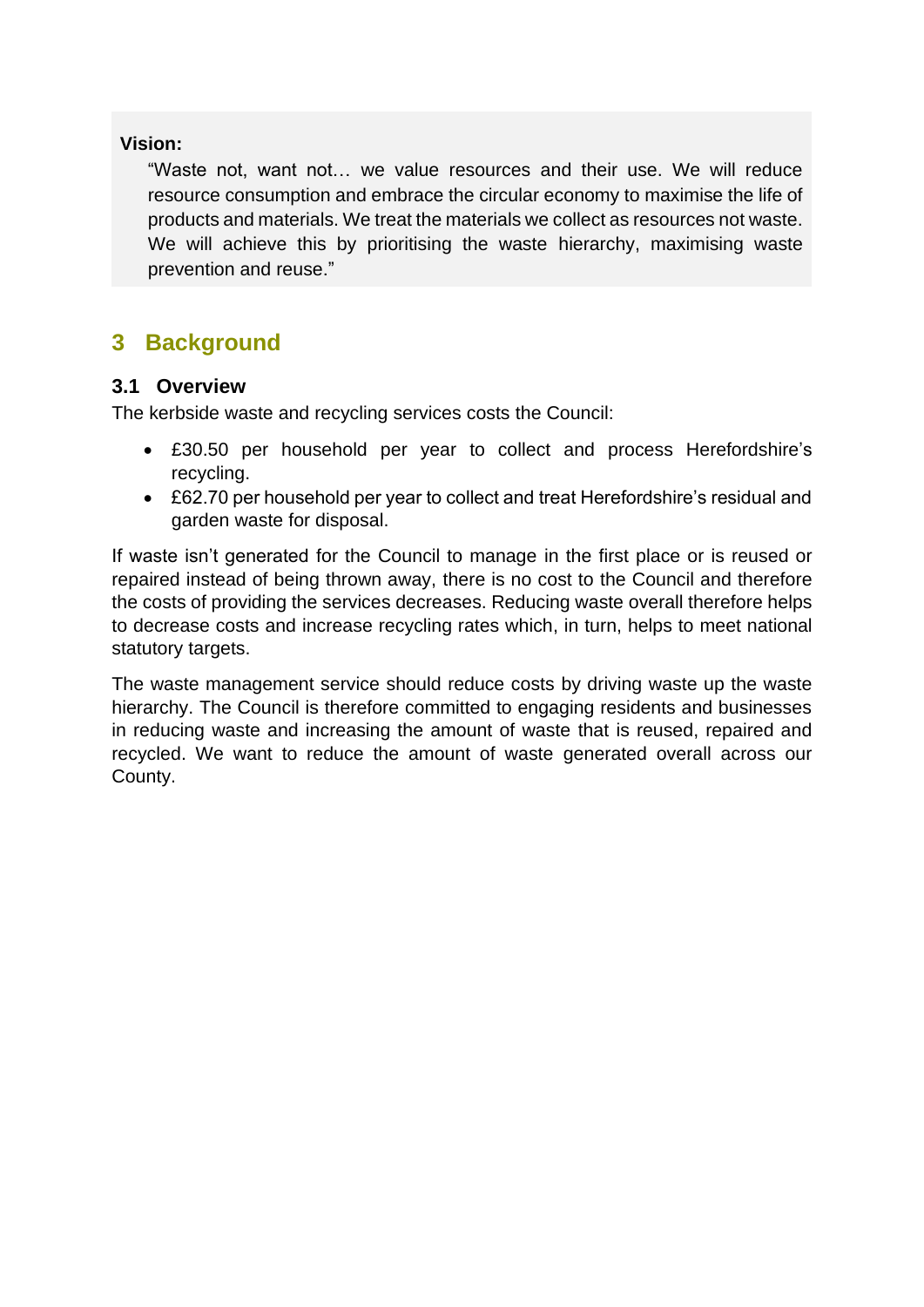

Waste management affects all residents and businesses in Herefordshire, as waste is produced both at home and at work. The types and quantities of waste generated by residents varies according to the differing demographics and socio-economic factors across the county. The types and quantities of waste generated by businesses varies according to the business sectors and types of industry present too.

### **3.2 Demographics**

Analysis of key statistical data, based on Output Area Classification data from the Office for National Statistics, has been used to develop an understanding of the socioeconomic profile of residents living in Herefordshire and the associated implications for the county's waste services.

Herefordshire has 85,430 households (2019/20), and is a predominantly rural county, with 95% of land is classified as 'rural'. It has the fourth lowest population density in England (88 people per square kilometre). The number of households in the County increases by an average of just over 10% each year (an average of 9,250 new homes built per year<sup>1</sup>). Just under a third of the population lives in Hereford city and just under a fifth live in the three largest market towns of Leominster, Ross and Ledbury.

Herefordshire is ranked the 97th most deprived upper tier (county or shire council) authorities out of a total of 151. The percentage of residents out of work and on benefits sits at 4.4% which is above the national average of 2.7% (May 2019).

Migration has been the sole driver of population growth since the early 90s, as there have been fewer births than deaths. The county has a relatively older aged population

<sup>1</sup> [https://www.herefordshire.gov.uk/downloads/file/21142/amr-2020-appendix-b-five-year-land-supply](https://www.herefordshire.gov.uk/downloads/file/21142/amr-2020-appendix-b-five-year-land-supply-document)[document](https://www.herefordshire.gov.uk/downloads/file/21142/amr-2020-appendix-b-five-year-land-supply-document)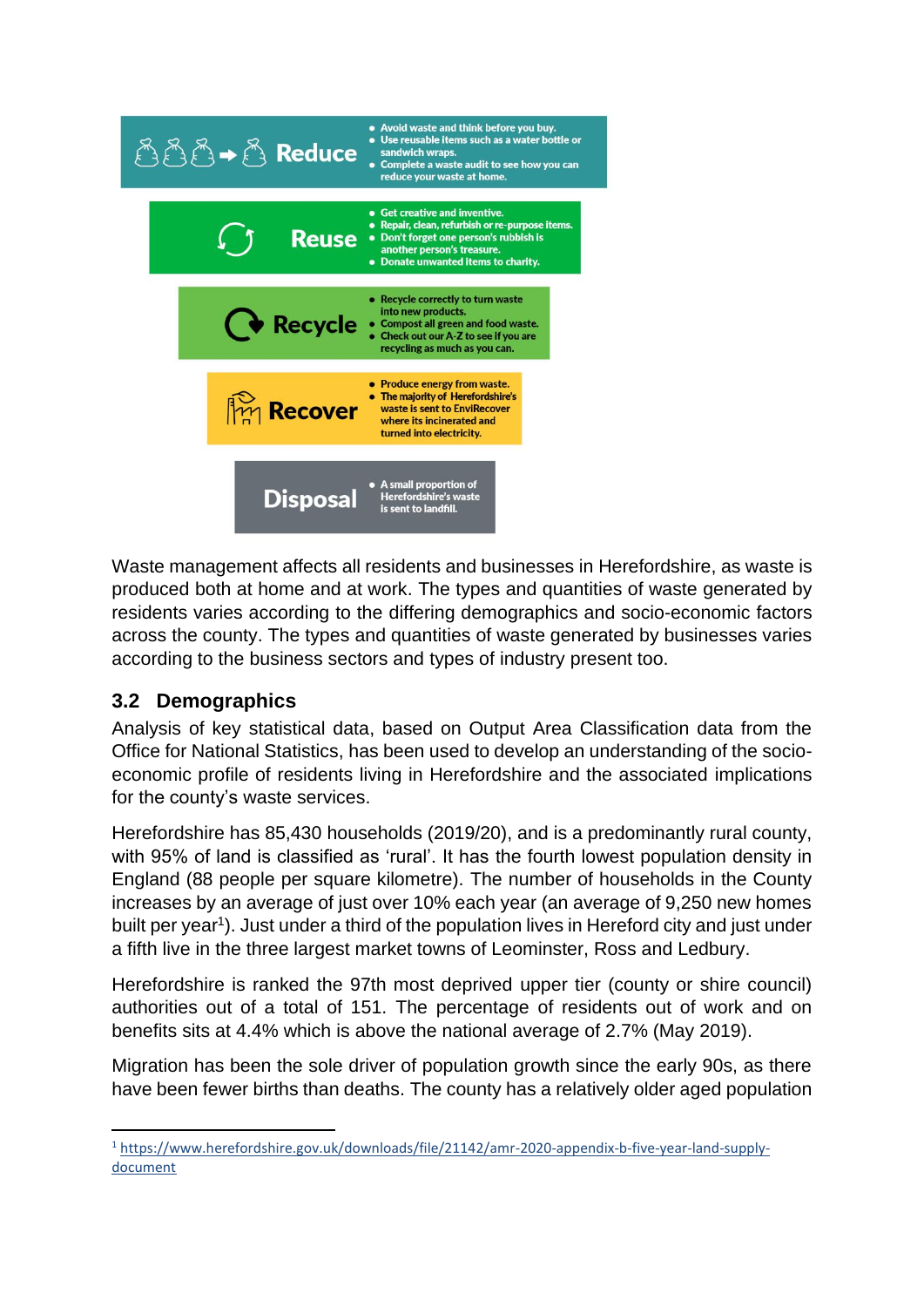(24% aged 65+ compared to 18% nationally). The county also has higher proportions of older working age adults (mid-forties to the age of 64) but lower proportions of younger working age adults (from the age of 16 to mid-forties). Numbers of older people are set to continue growing at a higher rate than the younger age groups.

Key statistical data shows that in 2018 (the latest published dataset available), there were 10,130 business "enterprises" in Herefordshire. The majority (90%) of these were 'micro' enterprises, employing 9 or fewer employees, which matches the national average. A further 9% were 'small' (employing 10 to 49 people), and 1.4% were 'medium' size enterprises employing 50 to 249 employees. Enterprises classified as 'large' (employing 250 employees or more) accounted for a very small percentage  $(0.1\%)$ .

Key industries in the county are currently: manufacturing, defence and security, food and drink production, agriculture and tourism. Well-known businesses include Bulmers (Heineken), British Land, Avara Foods, Weston's Cider, Bloor Homes and Tyrrells Crisps. 15% of the population are self-employed. An understanding of these business sectors and the nature of employment in the county helps inform how the commercial waste management service should be delivered by the Council. As an example, food related businesses, such as hotels and restaurants, will be more likely to require a separate weekly collection of food waste recycling than the defence sector.

### **3.3 Current waste management position**

Herefordshire Council has a statutory responsibility to separately collect, manage, treat and dispose of the 'municipal waste' generated in the county through the provision of kerbside collection services and at least one Household Waste Recycling Centre (HWRC).

Municipal waste is waste collected from households and from businesses where waste is 'household like' (sometimes referred to as Local Authority Collected Waste). The Council's waste management services relating to collecting municipal waste are:

- Kerbside waste and recycling collections
- Household Waste and Recycling Centres (HWRCs)
- Bulky household waste collections
- Clinical waste collections
- Commercial waste collections

In 2019/20, a total of 199,459 tonnes of municipal waste was collected in Herefordshire. The proportion from each Council service above is shown in the following pie chart. It should be noted that the tonnage arising from bulky household waste and clinical waste collections are not shown as they respectively represent 0.23% and 0.02% of all municipal waste collected, which is too small to illustrate.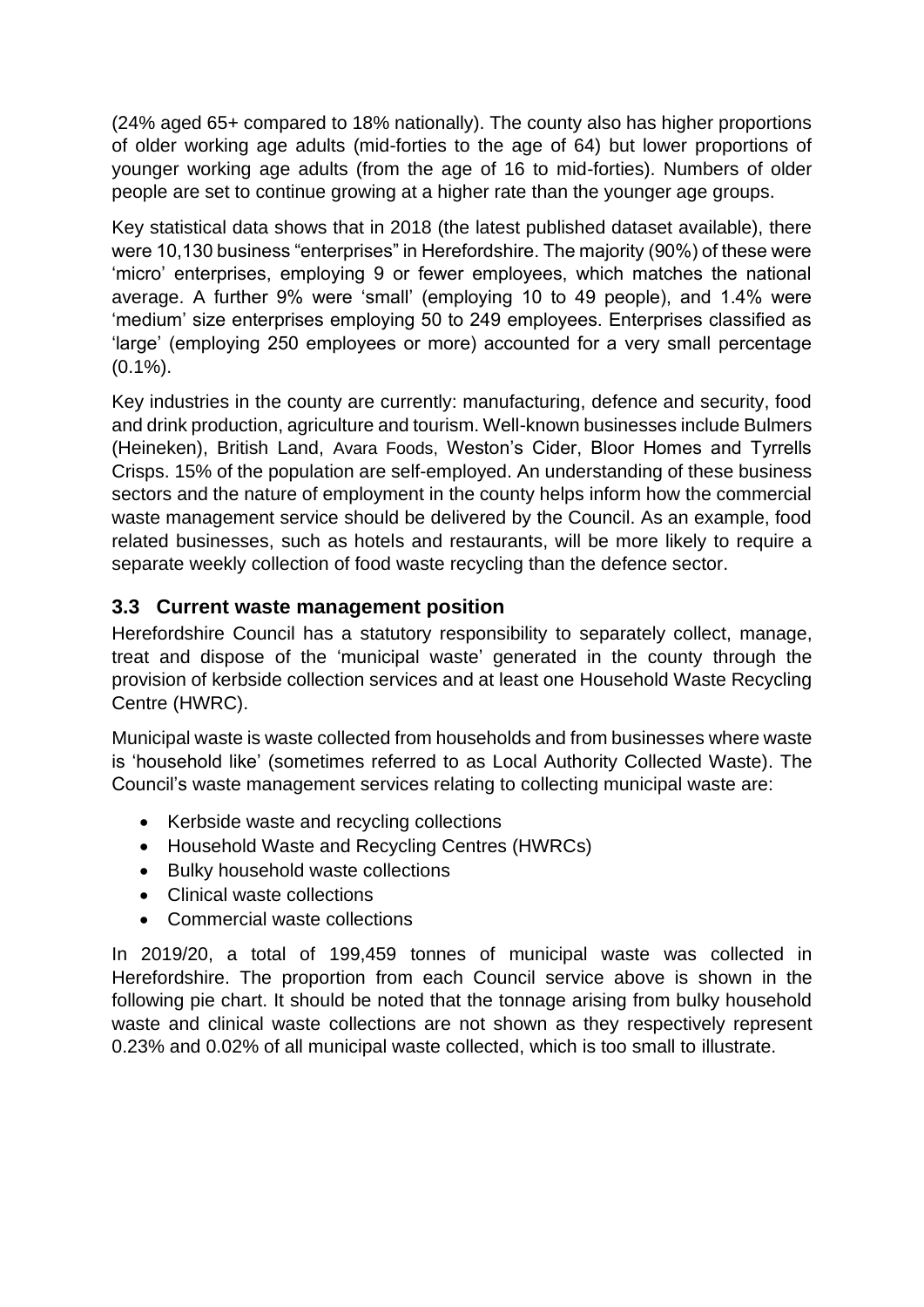

Herefordshire currently contracts out its waste management services. The Council has two contracts in place for the management of the county's waste:

- **Waste collection contract:** Household residual waste, garden waste and dry mixed recycling (DMR) collections, commercial waste collections, clinical waste collections, Bulky Household Waste (BHW) collections; and
- **Waste disposal contract (shared contract with Worcestershire County Council):** Treatment of DMR; Transport, storage and transfer of DMR and residual waste; Transport of DMR and residual waste; Residual waste treatment; Landfill; and HWRCs.

The flow of all material waste streams in Herefordshire is detailed in the following infographic:

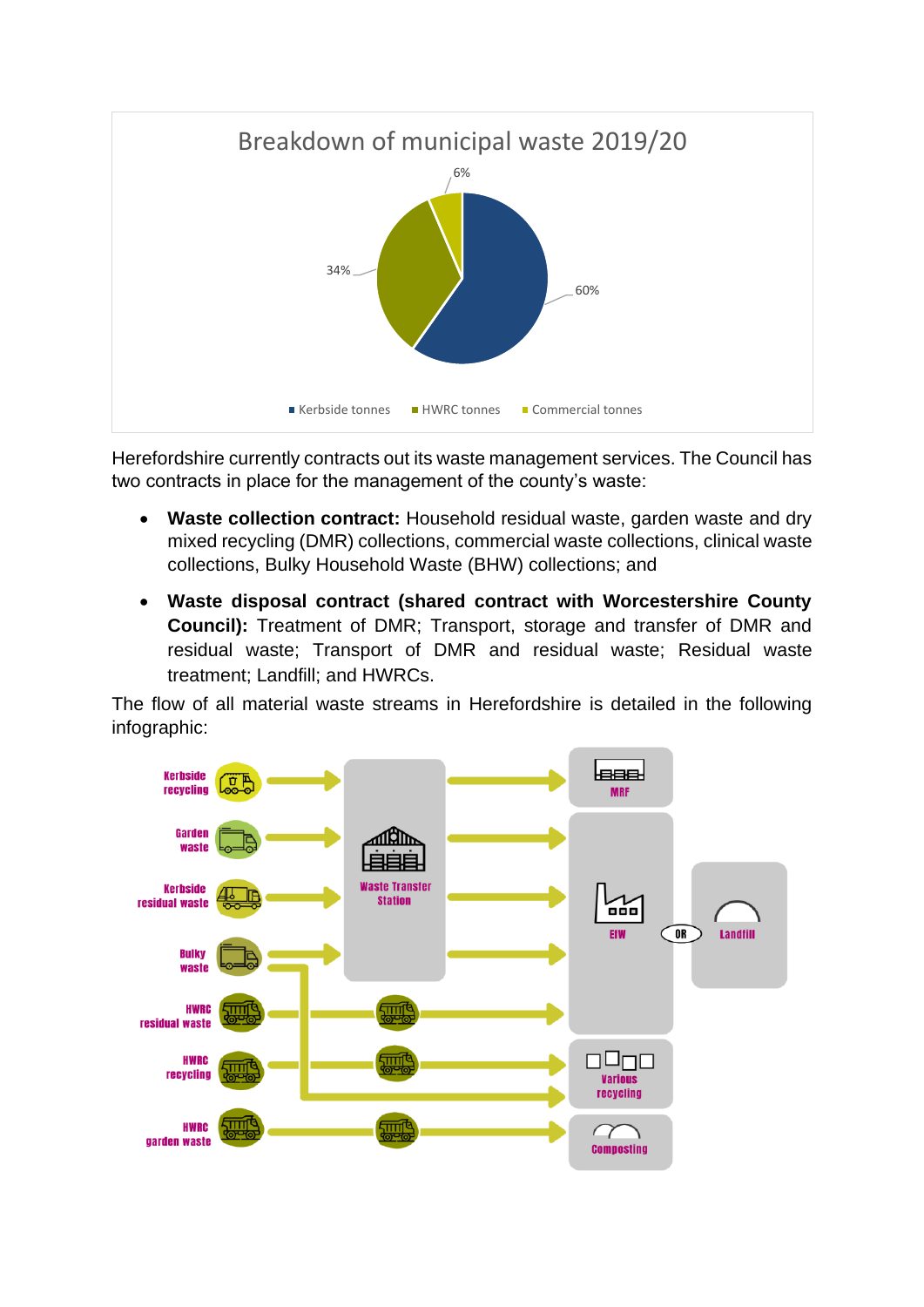The kerbside household waste collection service comprises a fortnightly collection of dry mixed recycling (paper, cardboard, cartons, plastic bottles, pots, tubs and trays, tins, cans and glass). These materials are collected using 240 litre wheeled bins on alternating weeks with residual waste, which uses the same containment type but is smaller sized, at 180 litres. A chargeable fortnightly kerbside garden waste collection service is also offered using sacks. However, this material is currently collected and treated as residual waste.

Herefordshire has a recycling rate of 41.8% (2019/20), which places the Council in 197th position out of 341 English local authorities. The highest performing authority in England in 2019/20 was Three Rivers District Council with a recycling rate of 64.1%. Herefordshire's recycling rate is just below England's average rate of 45.5%. This is around the same level as two local authorities which have very similar demographics and the same waste and recycling collection services as Herefordshire: Malvern Hills District Council (achieving a 39.8% recycling rate) and West Lindsey District Council (achieving 42.9%). The third local authority which also has similar demographics and the same waste and recycling service as Herefordshire, Bournemouth, Christchurch and Poole (BCP) Council, achieves a significantly higher recycling rate of 53.9%. However, it should be noted that each of these authorities collect garden waste for composting at the kerbside (there were no similar Councils to Herefordshire who did not).

Herefordshire's recycling rate has been plateauing at around 40% in recent years, although small increases have been achieved in the last two years (see below).



Similarly, residual waste arisings are also plateauing. In the five-year period from 2015/16 to 2019/20, the amount of residual waste generated has decreased by less than 1kg per householder per week (hhld/week) - from 10.75 kg/hhld/week to 9.92 kg/hhld/week. Residual waste arisings have similarly plateaued, rather than reduced, for Malvern Hills District Council. However, significant reductions in residual waste arisings have been achieved by BCP Council. In contrast, there has been an increased trend in arisings for West Lindsey District Council.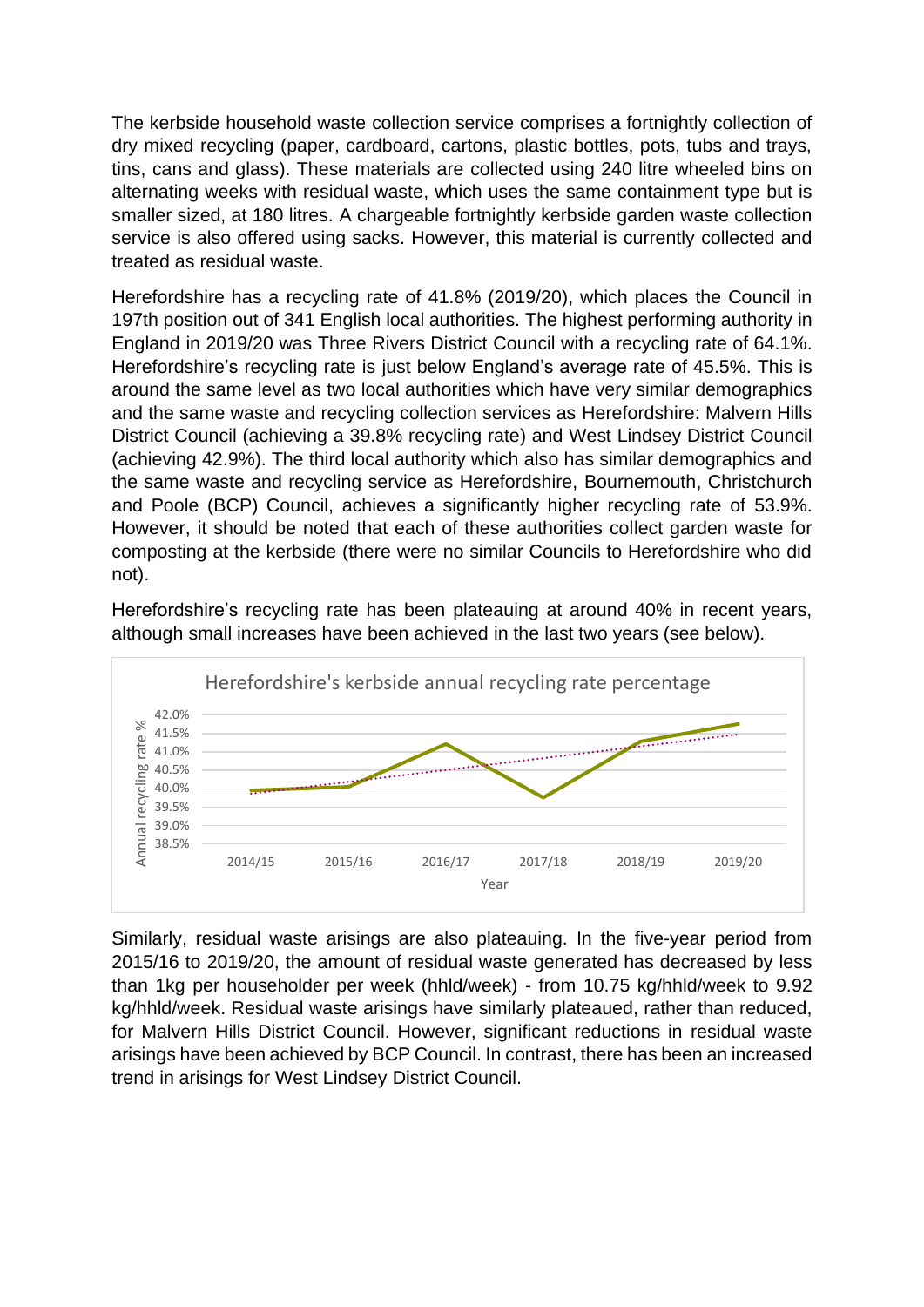

The graph illustrates that Herefordshire's residual waste arisings are higher than BCP and Malvern Hills, although they are the same as West Lindsey. Herefordshire's residual waste arisings are also above the national average of 8.88 kg/hhld/week.

Waste composition analysis, undertaken in 2019, shows the typical make up of waste that is currently being thrown away in a Herefordshire household's residual waste bin. The results show that 26.5% of a typical bin is home compostable waste (food and garden waste), 15.8% is food waste which would be suitable for a kerbside food waste collection service and 8.6% is recyclable waste which could have been recycled using the kerbside collection service. Additionally, 10.0% is disposable nappies and 2.3% were re-usable items, such as clothing. The remaining 37.7% of the bin was made up of general items such as packaging, organic material (such as tissues and cloths) and 'fines' (anything below 10mm in size).

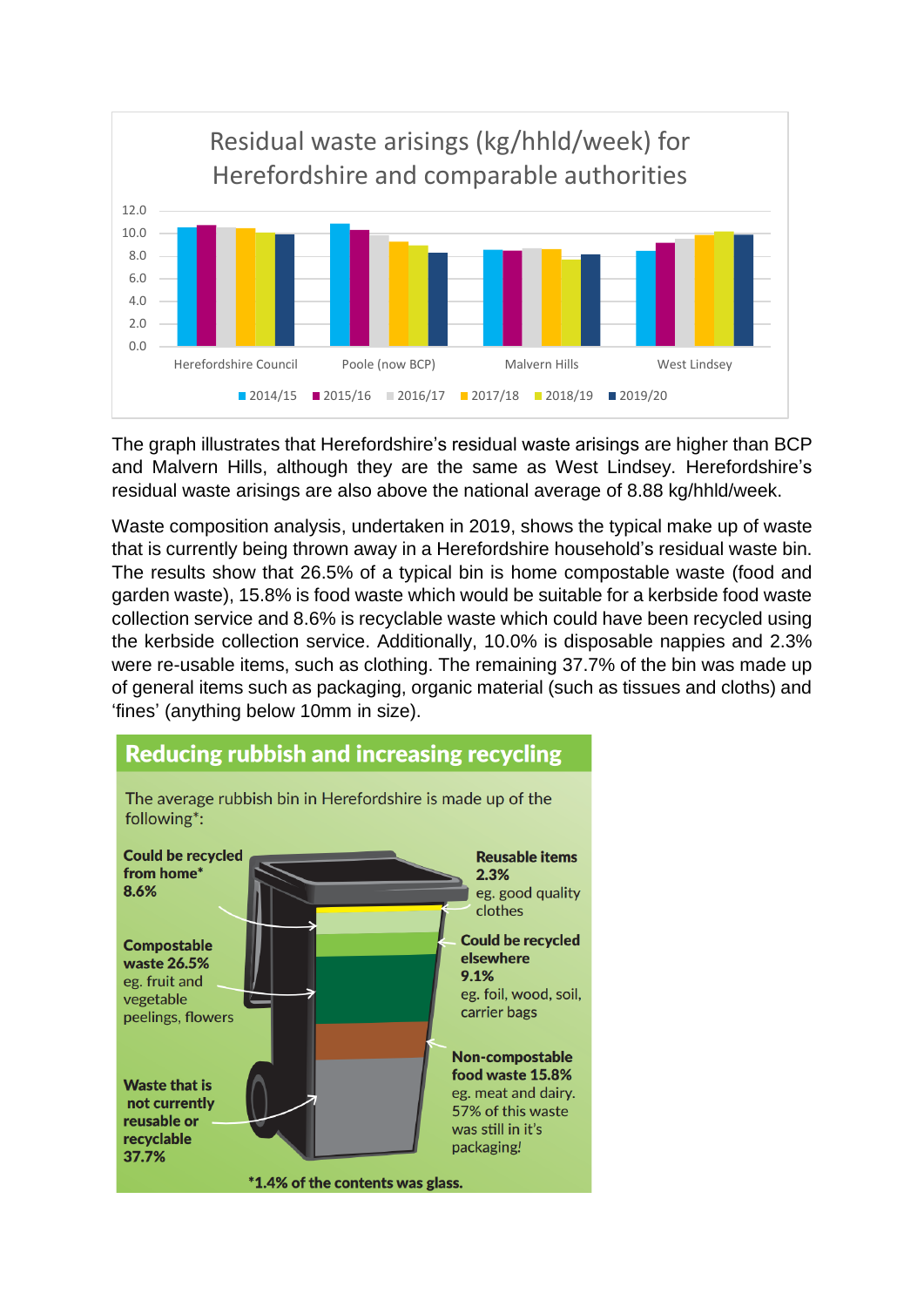The waste analysis shows that residents are good at recycling and composting garden waste. However, if residents recycled everything they could at home, the recycling rate could increase to over 46% (46.8% has been estimated).

There are currently six HWRCs in Herefordshire: Bromyard, Hereford, Kington, Ledbury, Leominster and Ross-on-Wye. These HWRCs have good recycling rates, at around 75% overall, higher than the national average of 60% (the latest figure available is from 2013/14).

Businesses are currently offered a residual waste collection service utilising varying wheeled bin sizes and collection frequencies. Currently, 5,264 tonnes per annum (2019/20) of business waste (refuse and recycling) is collected by the Council. The majority of this (97%) is residual waste collected from 2,110 businesses and 3% is recycling, collected from 500 businesses. All commercial collections are charged, which covers both the collection and treatment / disposal costs for refuse and recycling. Recycling collection frequencies are the same as for households (fortnightly) with the same size bins are offered. However, businesses can purchase up to five recycling bins. The same range of recycling material is collected as for households.

### <span id="page-12-0"></span>**4 Policy context**

Herefordshire is required to adopt the waste hierarchy when managing its waste. This is a legal requirement set out in the Waste (England and Wales) Regulations 2011. The figure below shows how the implementation of the principal of the waste hierarchy has changed waste management practices over time.



*Source: Waste Management Plan for England, January 2021*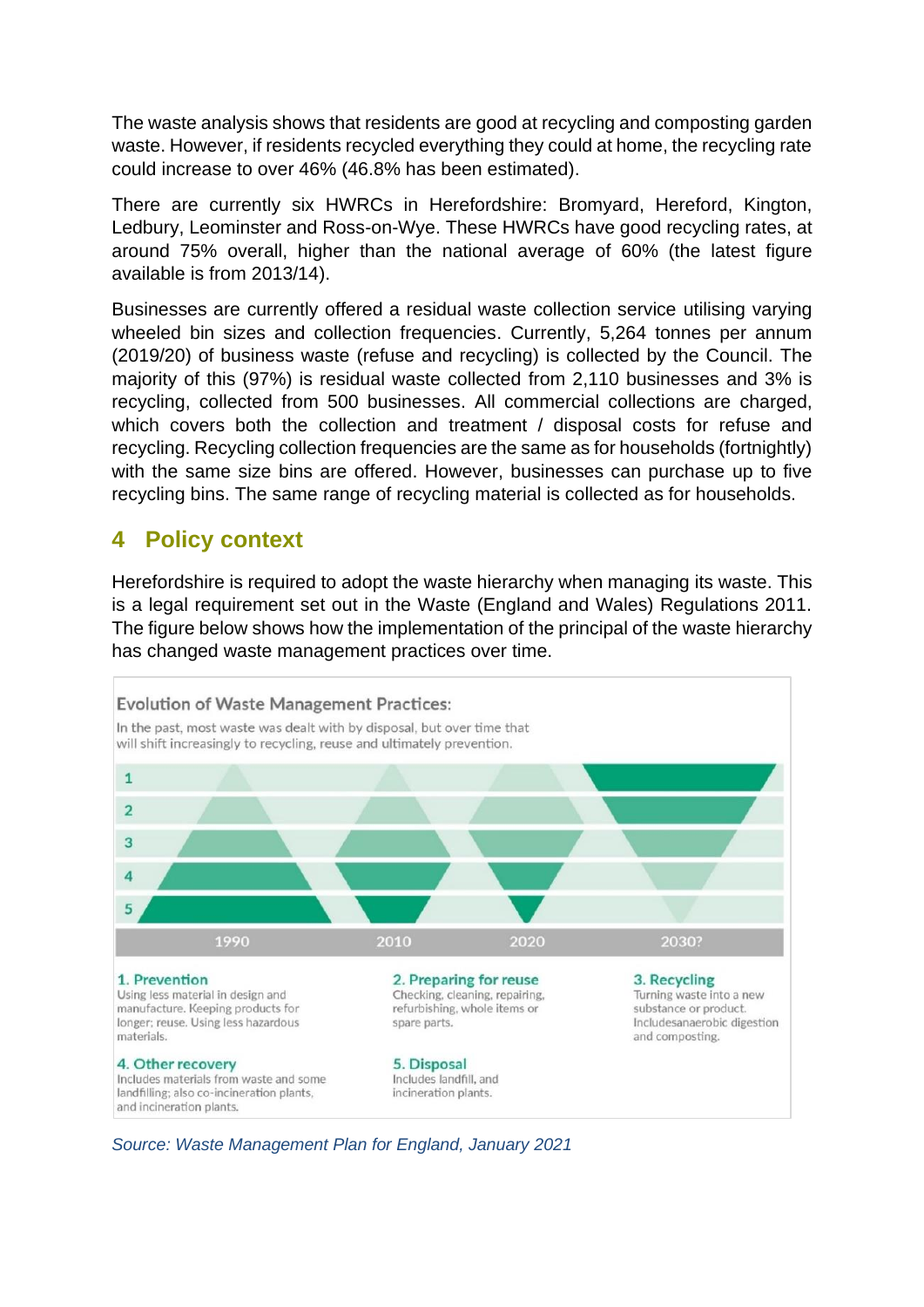Waste management practices have evolved from largely landfill disposal dominated practices in the 1990s (see pyramid on left of the figure) to one where some waste is prevented and much more material is reused and recycled (the diamonds in the middle). The direction of travel established by current national policy is one where the focus is on the upper tiers of the waste hierarchy: waste prevention, preparation for reuse and recycling (see the inverted pyramid on the right). These principals of waste minimisation were set out in Defra's 25-year Environment Plan issued in 2018 and were further expanded upon the Resources and Waste Strategy 2018.

Defra's Waste Management Plan for England (issued in January 2021) contains detailed measures designed to support a new national 65% recycling target for municipal waste by 2035, by:

- promoting high quality recycling, including the separate collections of materials where technically, environmentally and economically practicable (TEEP) and appropriate to meet the necessary quality standards for the relevant recycling sectors;
- encouraging the separate collection of bio-waste with a view to the composting and digestion of bio-waste;
- promoting the reuse of products and preparing for reuse activities, including measures to encourage the establishment and support of reuse and repair networks; and
- seeking to eliminate waste crime and illegal waste sites over the lifetime of the Plan, prioritising those of highest risk. Delivering a substantial reduction in litter and littering behaviour.

These measures derive from recent and emerging national policy and legislative drivers, particularly the Circular Economy Package 2020, the Resources and Waste Strategy 2018 and the emerging Environment Bill 2020, recently subject to a series of consultations.

### **Circular Economy Package 2020**

The Circular Economy Package 2020 (CEP) was introduced to deliver circular economy-led improvement measures in waste management across Europe. The principals of the CEP have been adopted as part of evolving UK policy (most notably in the form of new municipal recycling rate targets originally set out in the Resources and Waste Strategy 2018), through amending the requirements of various existing waste management legislation, particularly the Waste Framework Directive, the Landfill Directive, the Packaging and Packaging Waste Directive and the various pieces of legislation pertaining to End-of-Life Vehicles (ELV), and batteries collection, treatment and disposal.

The revised mandatory targets for the UK to achieve are:

- 55% municipal reuse and recycling target by 2025;
- 60% municipal reuse & recycling target by 2030;
- 65% municipal reuse & recycling by 2035; and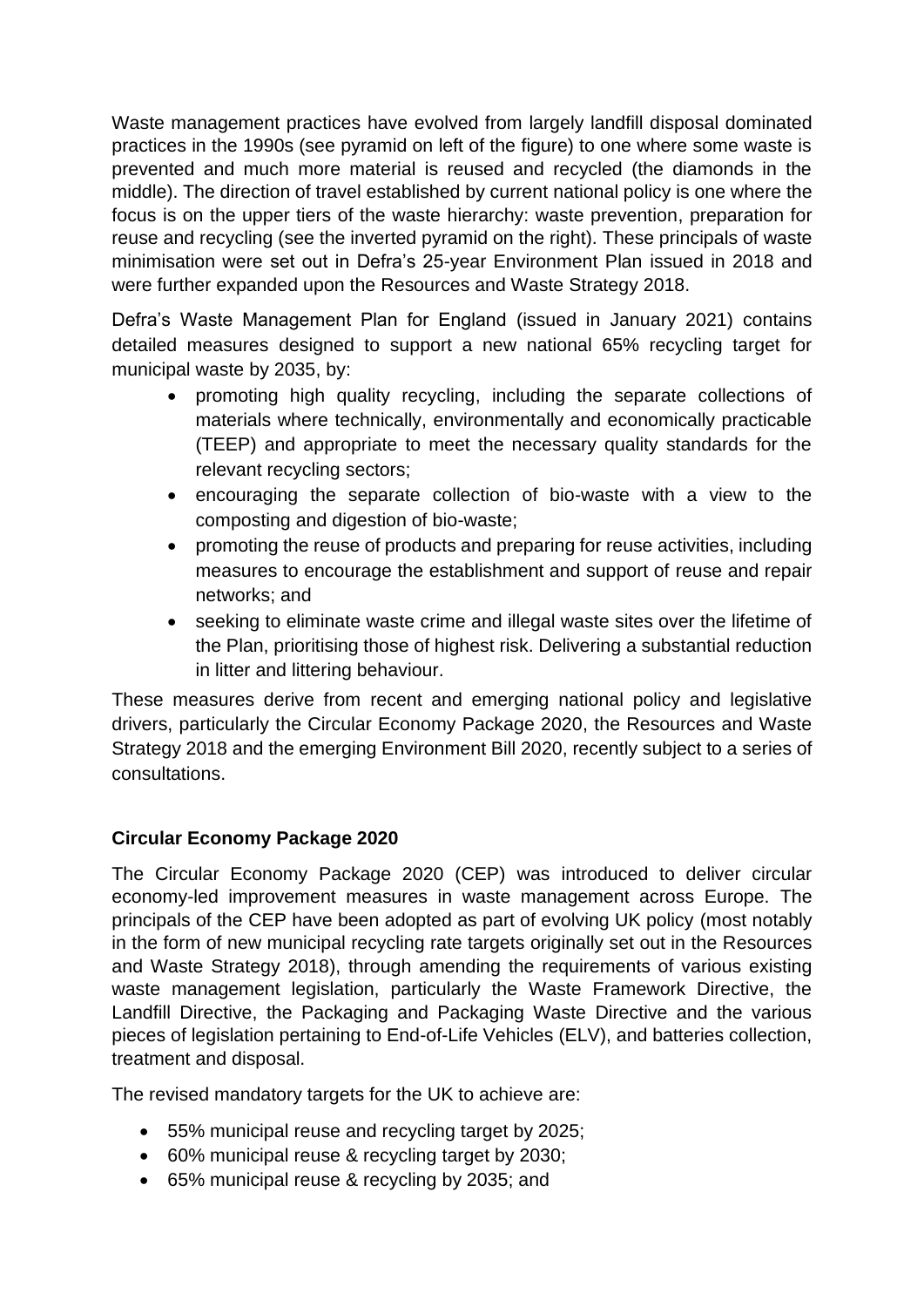• separate collection requirements for bio-waste (by 2023), textiles and hazardous waste (by 2025).

Similarly, the CEP includes strengthened provisions on waste prevention (Articles 9 & 29) and preparing for reuse (Article 11(1)), through the Waste Framework Directive.

The CEP therefore introduces "a revised legislative framework, identifying steps for the reduction of waste and establishing an ambitious and credible long-term path for waste management and recycling"<sup>2</sup>.

### **The Resources and Waste Strategy, 2018**

The Resources and Waste Strategy (RWS) sets out how resources will be preserved by minimising waste, promoting resource efficiency and moving towards a circular economy. It gives a clear longer-term policy direction in line with Defra's 25 Year Environment Plan.

There are four key elements of the Strategy that directly affect local authority waste management. All are currently at various stages of public consultation with the view of implementation between 2023 and the end of 2024:

• **Consistency in collections:** The requirement for a consistent set of dry recyclable materials to be collected from all households and businesses. Initially, paper, card, glass, metals, plastic bottles and plastic pots, tubs and trays were included. The second consultation (June 2021) extended this to also include foil, foil trays, aerosol cans, metal packaging items and food and drink cartons, all requiring to be collected by the 2023/24 financial year. Plastic film and flexible packaging will also need to be included, with the likely target date being by the end of 2026/27.

Separate food waste collections for households and businesses must be provided by 2023 (preferably using Anaerobic Digestion plants for treatment) and free kerbside garden waste collections similarly provided, with the aim being to reduce the carbon impact of sending this material as residual waste.

• **Minimum service standards:** Waste collectors, such as the Council, will need to ensure that glass is collected separately from paper and that a multi-stream collection service is offered, unless it is not technically, economically or environmentally practicable (or TEEP) to do so. The Council's current comingled collection service does not provide this separate collection, although the Council may be able to provide an evidence-based written assessment that separate collections of dry recycling materials, or twin-stream collections, are not TEEP and therefore a comingled service may continue to be provided.

The Government is also continuing to assess the costs and benefits of providing free garden waste collections on a minimum fortnightly collection service basis. The proposals stipulate a maximum capacity of 240-litres, using either bins or sacks. Local authorities will retain the ability to charge for higher levels of

<sup>2</sup> [https://www.gov.uk/government/publications/circular-economy-package-policy-statement/circular](https://www.gov.uk/government/publications/circular-economy-package-policy-statement/circular-economy-package-policy-statement)[economy-package-policy-statement](https://www.gov.uk/government/publications/circular-economy-package-policy-statement/circular-economy-package-policy-statement)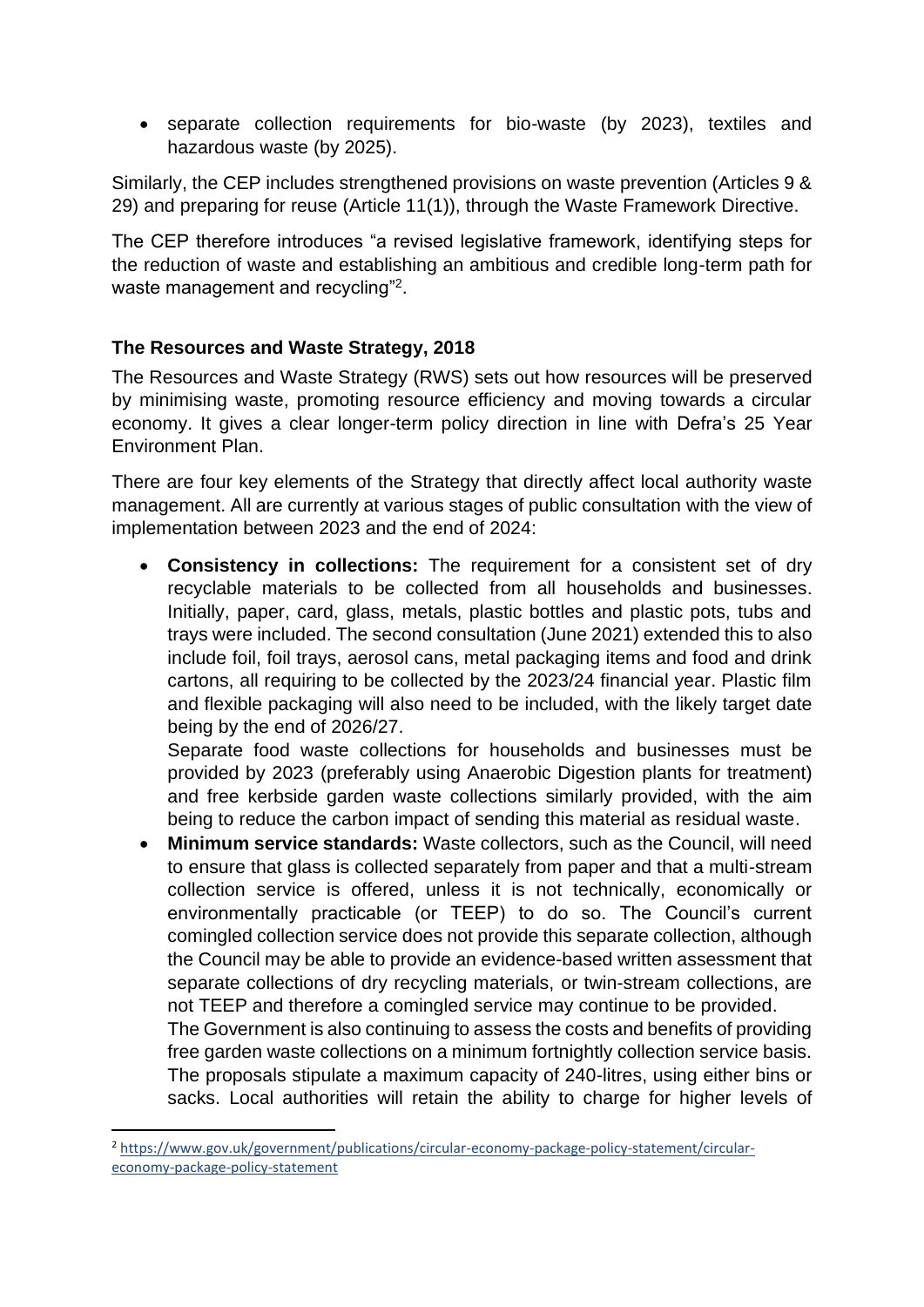service provision (for example, by offering increased collection frequencies or increased capacity).

Defra is also considering whether a recommended fortnightly collection of residual waste might be appropriate. Defra will be seeking views on including this in the future proposed statutory guidance on minimum service standards.

- **Reuse:** The RWS contains a commitment to amend waste regulations so that HWRCs perform a more effective role in resource efficiency, for example by clarifying the duty as to reuse. Further measures will also be explored, such as providing further guidance, setting reuse targets for local authorities, requiring them to set their own targets, or requiring reporting to encourage provision of reuse facilities. In reviewing and consulting on extended producer responsibility for new waste streams, consideration will be given regarding how to encourage greater reuse, in particular textiles and large household items, including furniture.
- **Deposit Return Schemes** (DRS): Two options are being proposed 'All in' or 'On the go'. 'All in' references that cans, plastic and glass drinks containers, regardless of size, would be within the deposit system, with the purchaser receiving the deposit once the item was returned to the vendor. 'On the go' references the same drinks container materials, but only those which are less than 750ml in size and sold in single format containers.

Modelling in the second round of DRS consultations (undertaken in May / June 2021) indicated that for an all-in DRS scheme, there may be just 7% of plastic bottles, cans and glass drinks containers left in kerbside recycling schemes, significantly affecting the quantity of these containers collected by the Council. A DRS system is therefore likely to mean that overall volumes collected of these materials will decrease. The preferred DRS option is currently proposed to be implemented in late 2024. The consultation for this has recently concluded.

• **Extended Producer Responsibility** (EPR): Invoking the Polluter Pays Principle of waste management, EPR is proposed to initially target household packaging type items (i.e. packaging related cardboard, steel, aluminium, glass and plastic, except for drinks containers which fall in the scope of a Deposit Return Scheme system). A charge will be levied for producers of these materials to cover the full net cost of managing the materials from collection through to reprocessing, with packaging items unable to be reused or recycled attracting a higher charge. The income from charges will then be used to fund local authority recycling collection, treatment and disposal costs of these materials, with EPR covering funding for packaging items found in both the kerbside residual waste and dry recycling streams. The EPR requirements are likely to extend to all municipal waste (i.e., including businesses producing household-like waste – albeit not paying for the residual element for business packaging). However, only the "full net cost recovery" of costs that are "necessary" for the provision of "cost-efficient and effective" services will be paid. EPR reform is proposed to be implemented from October 2023. With the current kerbside collection service, it is unlikely that the Council will be able to demonstrate compliance with quality / minimum service standards that are likely to be required, such as greater kerbside sorting.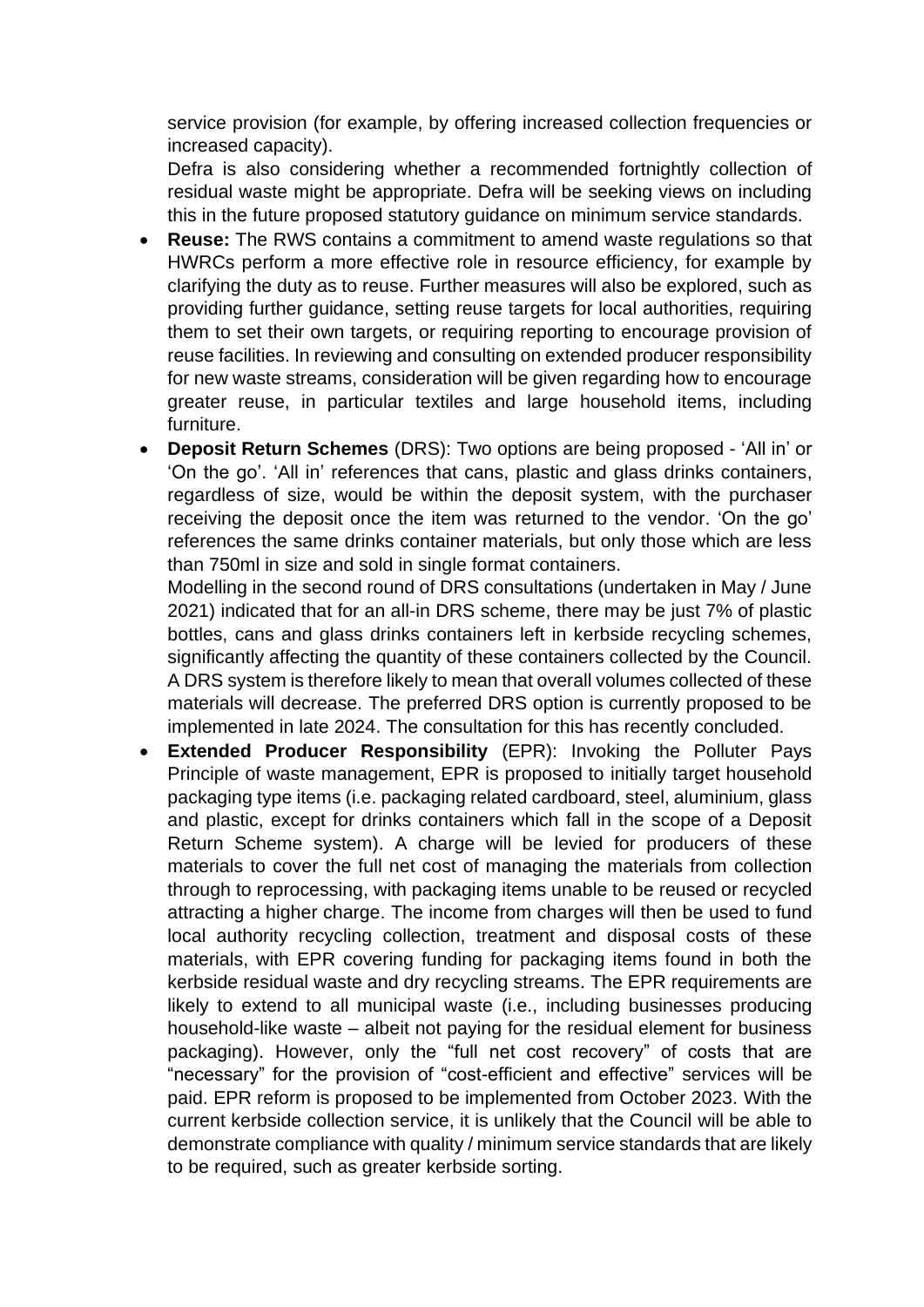Defra is proposing to extend the range of materials covered by EPR to subsequently include textiles, bulky waste and vehicle tyres (as well as certain construction and demolition materials and fishing gear). The consultation for this has recently concluded.

### **Environment Bill 2020**

The Environment Bill makes provision regarding targets, plans and policies for improving the natural environment. Through it the measures set out in the Resources and Waste Strategy are expected to become mandatory, including:

- Separate collections of recycling materials from households and businesses except when it is not technically or economically practicable, or there is no significant environmental benefit in doing so, in which case twin stream recycling is permissible.
- Weekly separate collections of food waste from households and businesses.
- Separate collections of garden waste from households.
- Deposit return schemes.
- Extended producer responsibility obligations.
- Resource efficiency and waste reduction environmental targets.

### **Carbon reduction targets**

The Paris Agreement, signed by over 190 countries around the world, aims to limit the rise of the global temperature to no more than a 1.5°C above pre-industrial levels. This aim has been widely interpreted as requiring global carbon dioxide emissions to reach 'net-zero' by 2050. In 2019, the UK government became the first major economy in the world to set a legally binding target to achieve net zero greenhouse gas emissions (GHG) from across the UK economy by 2050. Consequently, Herefordshire has declared a Climate and Ecological Emergency. In declaring this, the Council has agreed to:

- Accelerate a reduction of emissions and aspire to become carbon neutral by 2030/31.
- Deliver an updated carbon management plan and associated action plan for Council emissions by April 2020.
- Work with strategic partners, residents and local organisations to develop a revised countywide CO2 reduction strategy aspiring for carbon neutrality by 2030.
- Use 100% renewably sourced energy where this provides the best carbon reduction return on investment.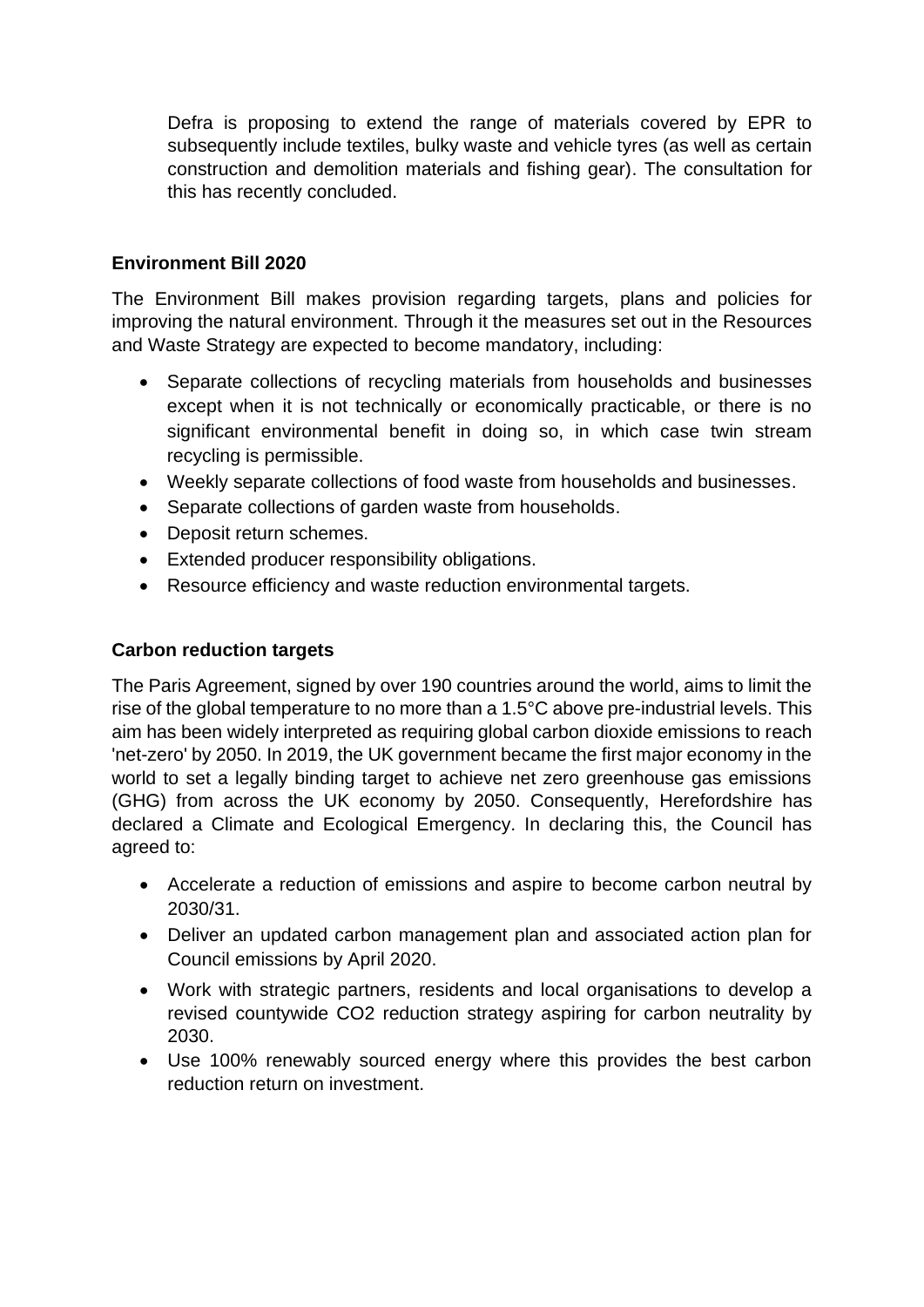# <span id="page-17-0"></span>**5 Future waste management requirements**

### **5.1 Kerbside collection service requirements**

The recent policy developments described above as well as the upcoming expiry of the waste collection contract has prompted the Council to review its kerbside collection service. The greatest impact for Herefordshire Council is the requirement to provide:

- separate collections of recycling materials at the kerbside from households and businesses (foils, plastic film and flexibles will all need to be collected), except when it is not technically or economically practicable, or there is no significant environmental benefit in doing so, in which case twin stream recycling should be provided.
- weekly separate collections of food waste from households and businesses; and
- free separate collections of garden waste from households, which should then be composted.

In addition, the Council will need to consider the implications of changes to the composition of the recyclable materials; affected by both the deposit return schemes (i.e. the quantities of cans, glass and plastic bottles present in recycling and residual waste streams which may affect the quantities collected and reprocessed) and EPR obligations for both household and commercial residual waste and recycling streams (i.e. for packaging type materials, but potentially also in relation to textiles, bulky waste and vehicle tyres in the future, as well as certain construction and demolition materials).

Each of these aspects, as well as the carbon and financial implications, are being considered by Herefordshire Council as part of an ongoing options appraisal process to determine a preferred service design for the new kerbside waste and recycling service, to begin when the new waste collection contract(s) commence from 2 November 2023. The options appraisal will also include an assessment of whether to outsource, deliver in-house or use an alternative service delivery mechanism for both the collection and the disposal contracts.

### **5.2 HWRC waste management requirements**

The Resources and Waste Strategy sets out future requirements for HWRCs to provide increased reuse provision and to assist with enabling the 'right to repair' (especially for textiles and large household items, including furniture). Further legislative measures are also likely, such as providing further reuse guidance, setting reuse targets for local authorities, requiring them to set their own targets, or requiring reporting to encourage provision of reuse and/or repair facilities.

The Council recognises that this presents an opportunity to drive waste up the hierarchy and expand reuse provision at HWRCs. The Council is committed to maximising the quantity and quality of reuse of materials from HWRCs.

Assessing a range of HWRC related improvement activities for which a charge may be levied, such as accepting and charging for commercial waste and charging for 'DIY'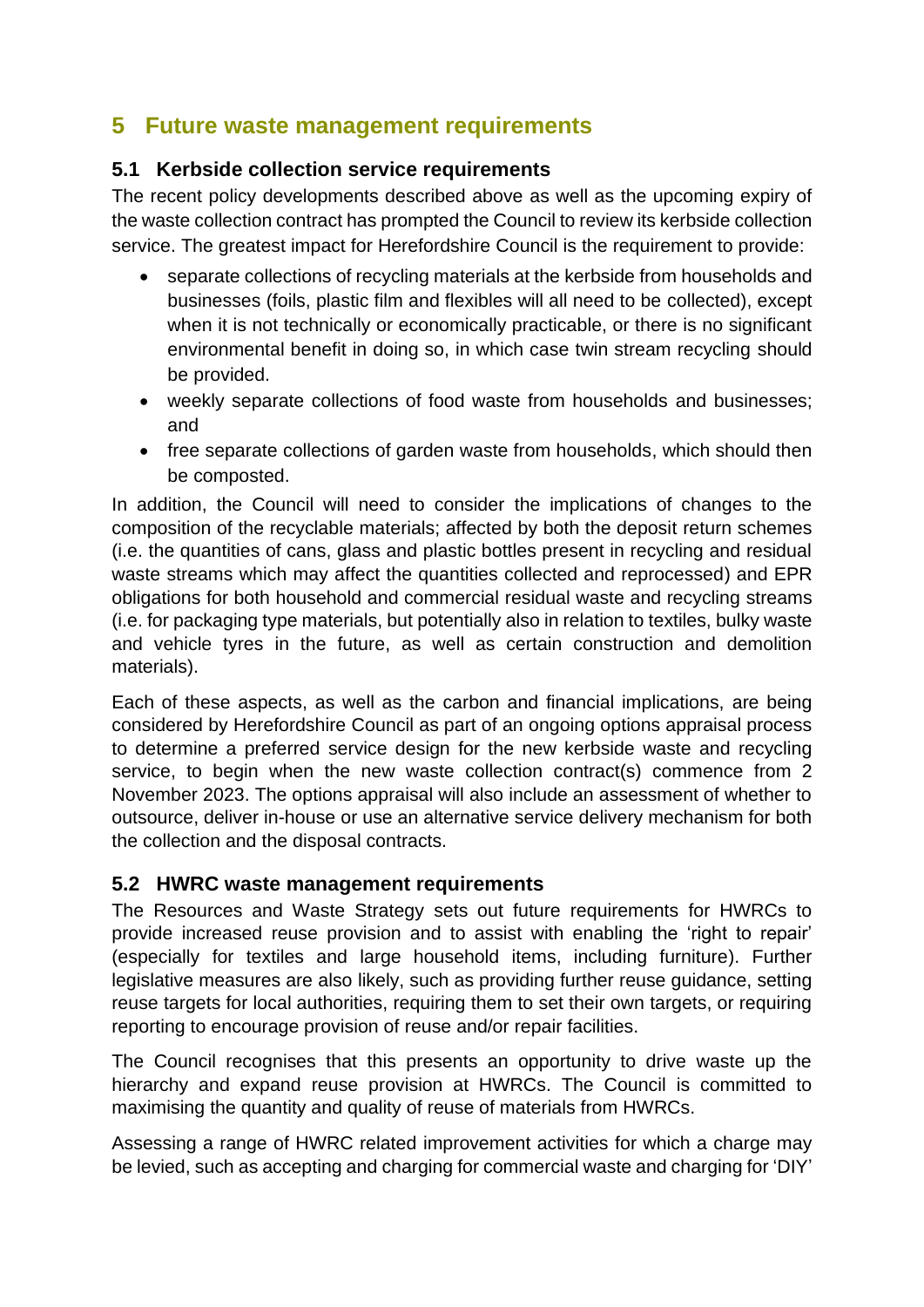types of waste (such as plasterboard, rubble and hardcore, ceramics, soil, wood and tyres) and by diverting more waste to be reused, significant income to off-set costs could also be generated, presenting the Council with the opportunity to make cost savings.

### **5.3 Commercial waste requirements**

The Environment Bill will require local authorities to provide businesses with:

- separate collections of recycling materials (glass, metal, plastic, paper and card), except when it is not technically or economically practicable, or there is no significant environmental benefit in doing so, in which case twin stream recycling should be offered; and
- weekly separate collections of food waste.

As EPR requirements for businesses become more clearly defined it will become clearer which items may attract funding from packaging producers and how these monies may become available to Herefordshire Council in the provision of services.

The service available to businesses is expected to change (along with the kerbside collection service provided to households) when the preferred option identified in the options appraisal exercise is implemented, anticipated to be from 2 November 2023 (when the Council's new waste collection contract(s) commences).

As with households, businesses are not currently offered a separate weekly food waste collection service. This will form a new chargeable service, anticipated to again be available from 2 November 2023.

### <span id="page-18-0"></span>**6 Partnership arrangements**

Herefordshire Council is committed to working with its neighbouring authorities to identify where services can be jointly delivered and to realise opportunities and efficiencies as they arise. The Council already collaborates in joint working with Worcestershire County Council through the current Joint Municipal Waste Strategy for Herefordshire and Worcestershire 2004-2034, through the joint waste disposal contract and through the shared ownership of the Energy from Waste facility in Hartlebury, Worcestershire.

### <span id="page-18-1"></span>**7 National waste management campaigns**

Herefordshire is committed to engaging with, supporting and promoting waste management campaigns which help to reduce the costs of the service and deliver the national legislative and policy requirements. This includes supporting campaigns from the charity Waste and Resource Action Programme (WRAP) whose work involves many sectors and includes defining practical solutions to improve resource efficiency in food and drink, plastic packaging, clothing and textiles and collections and recycling. This supports the Council's aims and objectives contained within this strategy and helps drive waste up the hierarchy. WRAP campaigns include:

• Recycle Now (including Recycle Week in September of each year);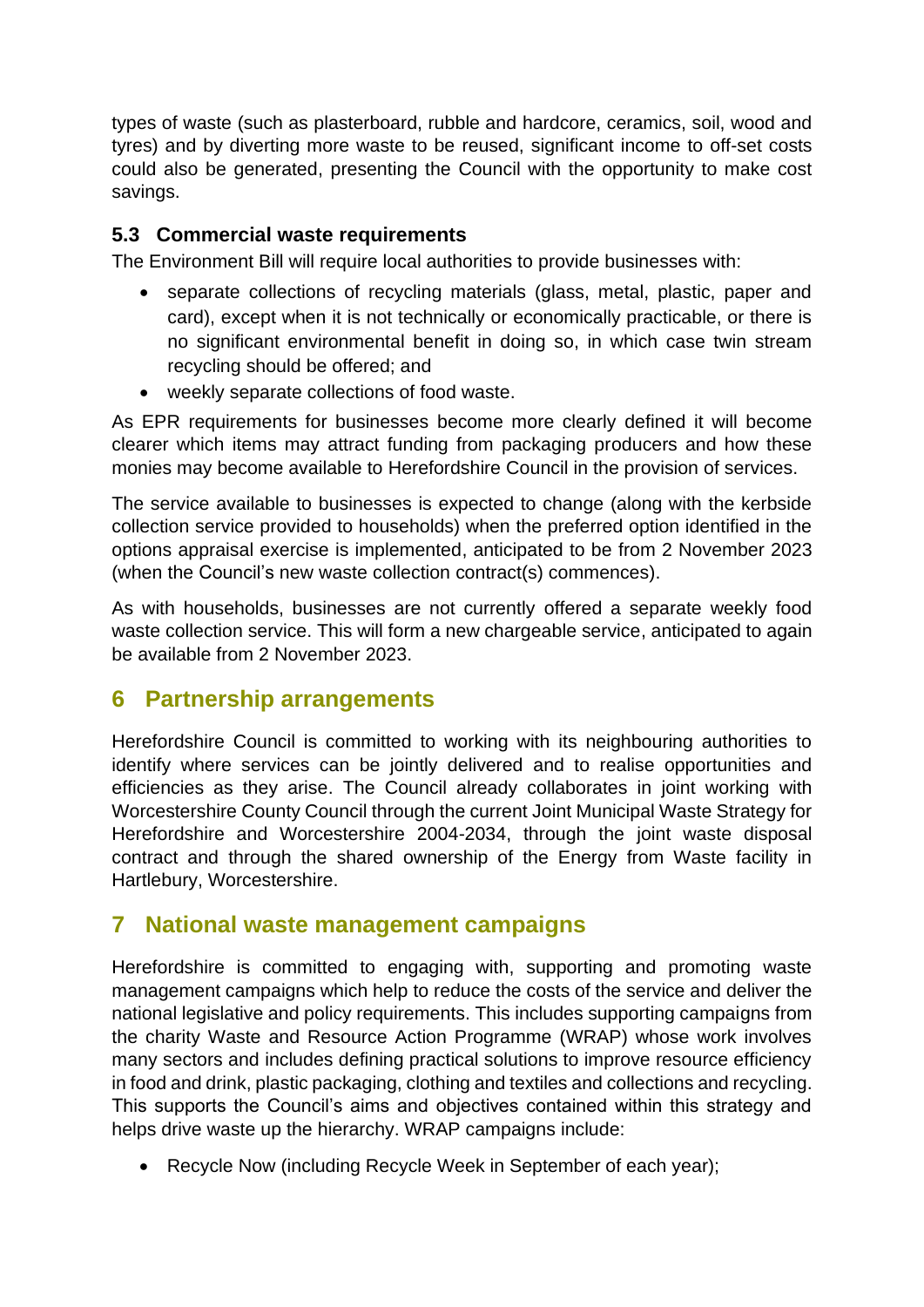- Love Food Hate Waste (LFHW) (including Chill the Fridge Out, Portion Planner and the A-Z of food storage);
- Clear on Plastics; and
- Love Your Clothes (including the Sustainable Clothing Action Plan (SCAP)).

### <span id="page-19-0"></span>**8 Strategic targets**

Six strategic targets have been set to enable the Council to achieve the Vision of the strategy. In developing these, targets from the Council's current Joint Municipal Waste Management Strategy (JMWMS) with Worcestershire County Council were reviewed. Four of these were adjusted and retained (see targets 2 to 5). Ambitions from the County Plan have been incorporated into two new targets for this strategy (target 1 and target 6).

The annual action plan accompanying this strategy will contain annual goals to achieve, which cumulatively work towards meeting each of these targets, achieved through delivering the priorities outlined in section 11, below. The targets set are measurable, providing the mechanism to evaluate the effectiveness of the priorities set in the strategy and to review how far they meet the vision of the strategy on an annual basis.

#### **Target 1 – Net zero carbon by 2030**

The first target is a "net zero carbon by 2030" and brings the County Plan ambition and the Climate and Ecological Emergency target together to form a new carbon reduction target for the strategy to achieve.

The Council has made a Climate and Ecological Emergency target to achieve a zero waste to landfill commitment by 2030. Considerable carbon emissions are associated with waste management activities. However, there is also the opportunity to reduce emissions through waste prevention, reuse and recycling. The County Plan also has an Environment ambition such that the Council will use its community initiatives, partnerships and our waste contracts to make it easier for businesses and residents to share, repair, reuse and recycle. Our waste should also be managed and processed locally, wherever possible. These actions will contribute to reducing carbon emissions.

The Environment Bill also addresses air quality, which may influence decisions around waste treatment methods, waste transport distances and even HWRC site design and traffic, particularly when facilities may be located in urban areas.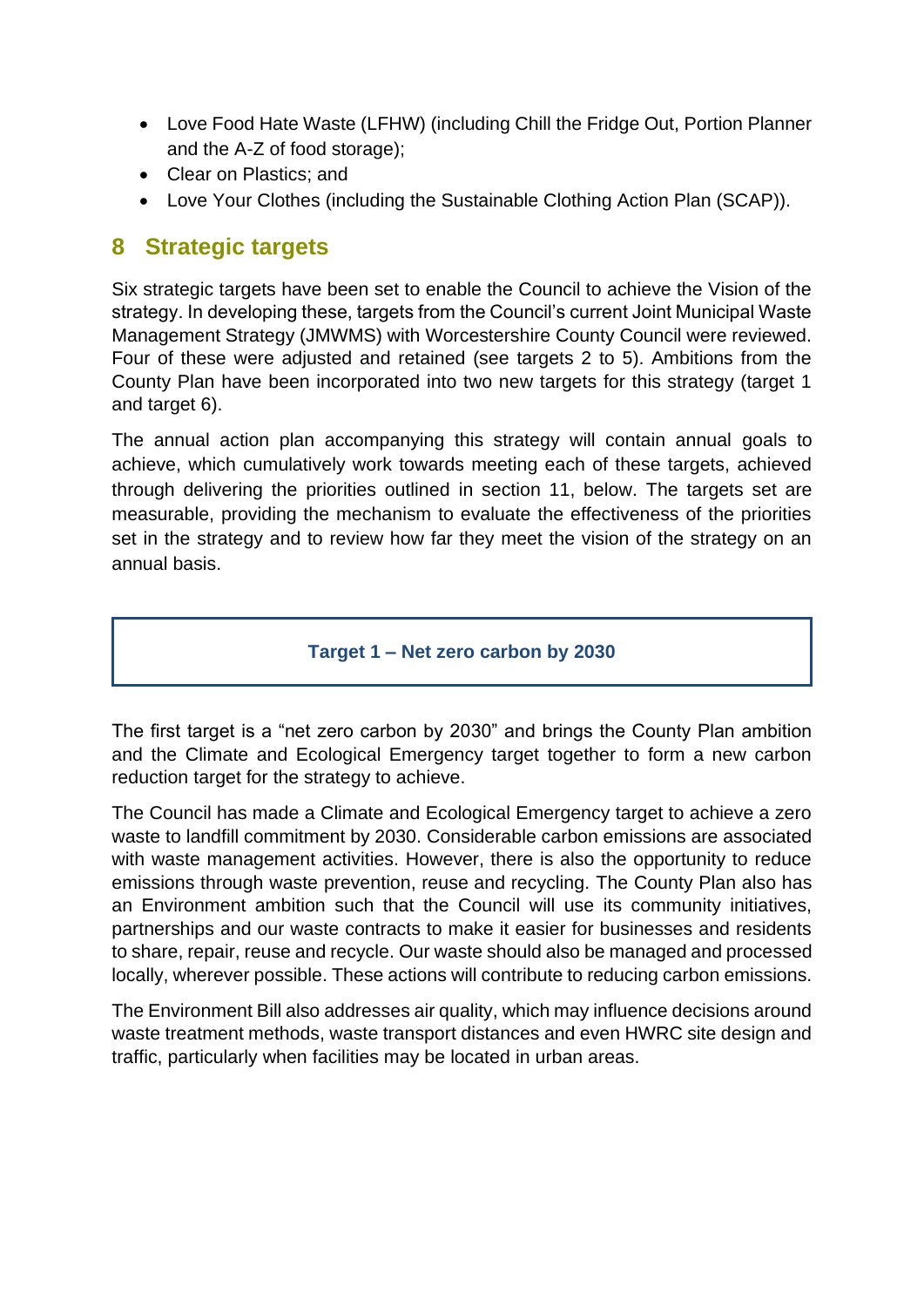### **Target 2 – Reduce residual household waste arisings to less than 330kg /hhld/year by 2035**

A key factor in reducing costs and increasing the recycling rate is to reduce the amount of residual waste collected and disposed of. This goal brings the JMWMS target "To achieve the national reductions in household residual waste (waste not reused, recycled or composted) of 35% by 2015 (700 kg/hhld) and 45% by 2020 (592 kg/hhld), based on 2000 levels" (1,077 kg/hhld) up to date. This JMWMS target was met well ahead of schedule, which reflects the service improvements made since the strategy was written in 2004. To set a more realistic and achievable target, residual waste arisings from local authorities most comparable to Herefordshire (see Section 3) were analysed. Likely food waste arisings which could be diverted from the residual waste stream with the introduction of a weekly food waste recycling service were then calculated<sup>3</sup> and deducted from the best performing comparable local authority's residual waste arisings figure, arriving at a new challenging target for Herefordshire to achieve less than 330 kg/hhld/year. This will ensure that waste management priorities include diverting kerbside recyclable materials and food waste from the residual waste stream in the long term and will continue to drive waste up the hierarchy.

The introduction of a weekly food waste recycling service from December 2023 is anticipated to divert more kerbside residual waste bin to recycling. This will reduce residual waste arisings and the necessity for 180 litre bins. Therefore, the kerbside options appraisal exercise will be used to determine what size residual waste bin is most suitable; this will also depend on whether additional items are collected for recycling at the kerbside (for example, textiles).

The annual action plan will set annual residual waste reduction targets to cumulatively achieve this goal, as well as setting out the necessary supporting activities to meet them. The action plan will be updated annually, to reflect progress made until the target is met. It will also be incorporated into appropriate waste collection contracts as an element of their Key Performance Indicators for the waste collection contractors to achieve, once the new service is operational, in December 2023.

#### **Target 3 - Achieve national municipal reuse and recycling rate targets of 55% by 2025, 60% by 2030 and 65% by 2035.**

The current target set in the JMWMS - To work towards achieving national recycling/composting levels of household waste of 45% by 31st March 2015 and 50% by 31st March 2020 - has formed the basis of this target. It also brings the target up to

<sup>3</sup> Using WRAP data, residual waste arisings reduce an average of 1.8kg/hhld/week following the introduction of weekly food waste collections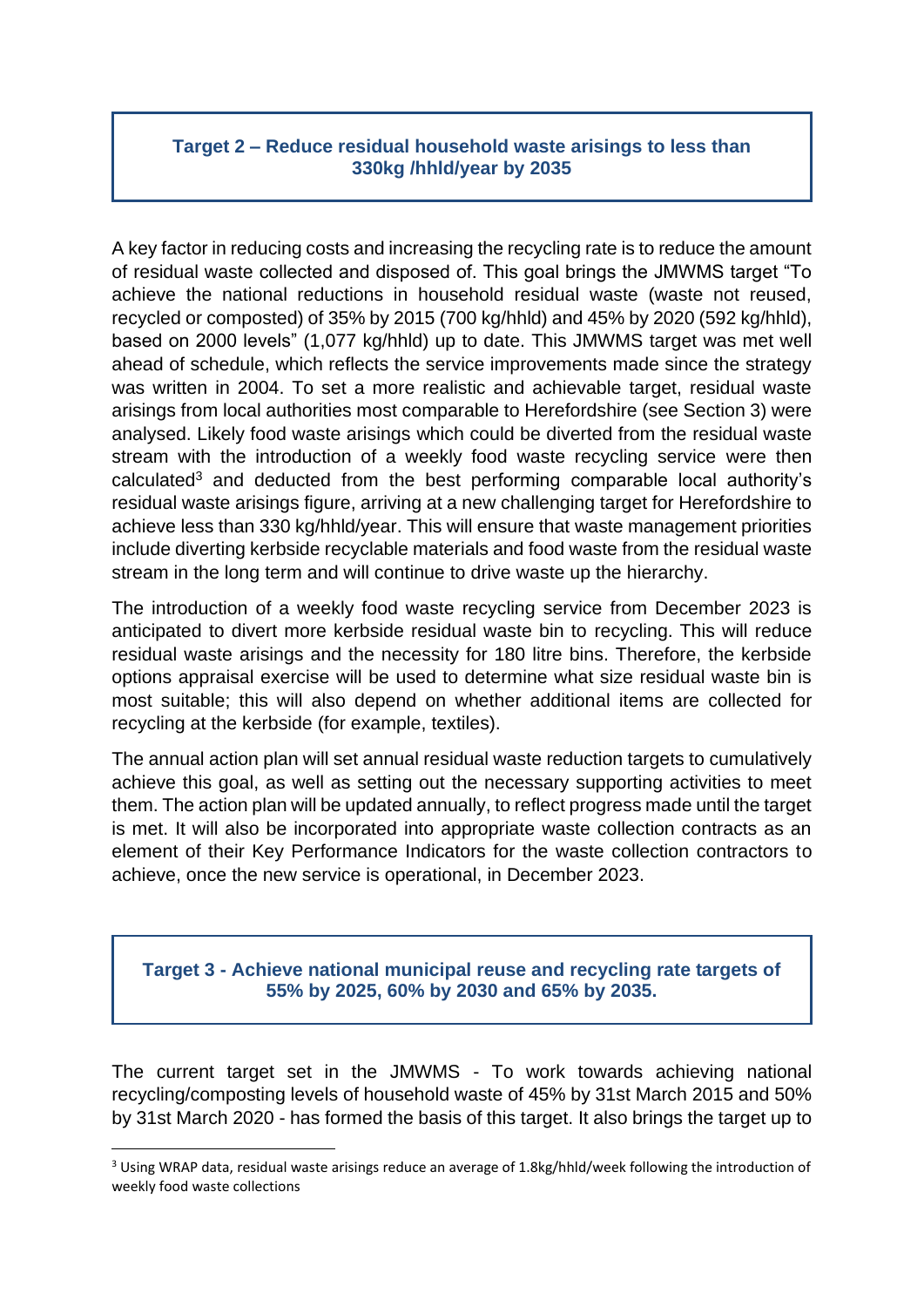date with the national new municipal reuse and recycling rate targets, as set out in the Circular Economy Package 2020 and the RWS.

Significant changes to the service are likely to be necessary to increase the reuse and recycling rate from the current rate of 41.8% to 65% by 2035. The annual action plan, which forms part of this strategy, will set annual reuse and recycling rate targets to cumulatively achieve this goal, as well as setting out the necessary supporting activities required to meet them. The action plan will be updated annually, to reflect progress made until the 65% target is met (by 2035).

The targets contained in the action plan have been set at milestones, which accord with both local and national policy and legislative drivers. For example, the Environment Bill contains a range of service improvements to be implemented nationally by the financial year 2023/2024, particularly in providing consistency in collections. For Herefordshire, the introduction of the mandatory weekly separate food waste recycling collection service will yield a significant increase in the recycling rate at this time. This is due to food waste, suitable for being diverted to this collection service, comprising 15.8% of the average residual waste bin. As the timescales coincide with procuring the new waste collection contract, the Council recognises that these changes will be introduced when the new service contracts commence from 2 November 2023. Therefore, the recycling rate is expected to increase significantly at the time the service changes are made, compared with other years.

The inclusion of reuse in the target provides the opportunity to measure the reuse related activities taking place from the various reuse priorities outlined in the strategy. The Council will need to ensure a mechanism for capturing and monitoring the amount of reuse taking place and embedding this in its reporting systems. For example, from implementing a reporting system which accurately captures the quantities of reuse captured through the bulky household waste collection service.

The annual reuse and recycling rate targets will similarly be incorporated into the appropriate waste management contracts, as a Key Performance Indicator for contractors to achieve, once the new collection service is operational in November 2023.

### **Target 4 – To meet the requirements of the Environment Bill**

This target updates the JMWMS target "to continue to meet the requirements of the Household Waste Recycling Act 2003" and brings it up to date with the most recently available legislation. This target ties together all the other targets and reiterates the importance of driving waste up the waste hierarchy and providing a renewed focus on reuse.

The annual action plan will contain key measures outlined in the Environment Bill and will set suitable targets to achieve each measure in the timeframe outlined in the Bill.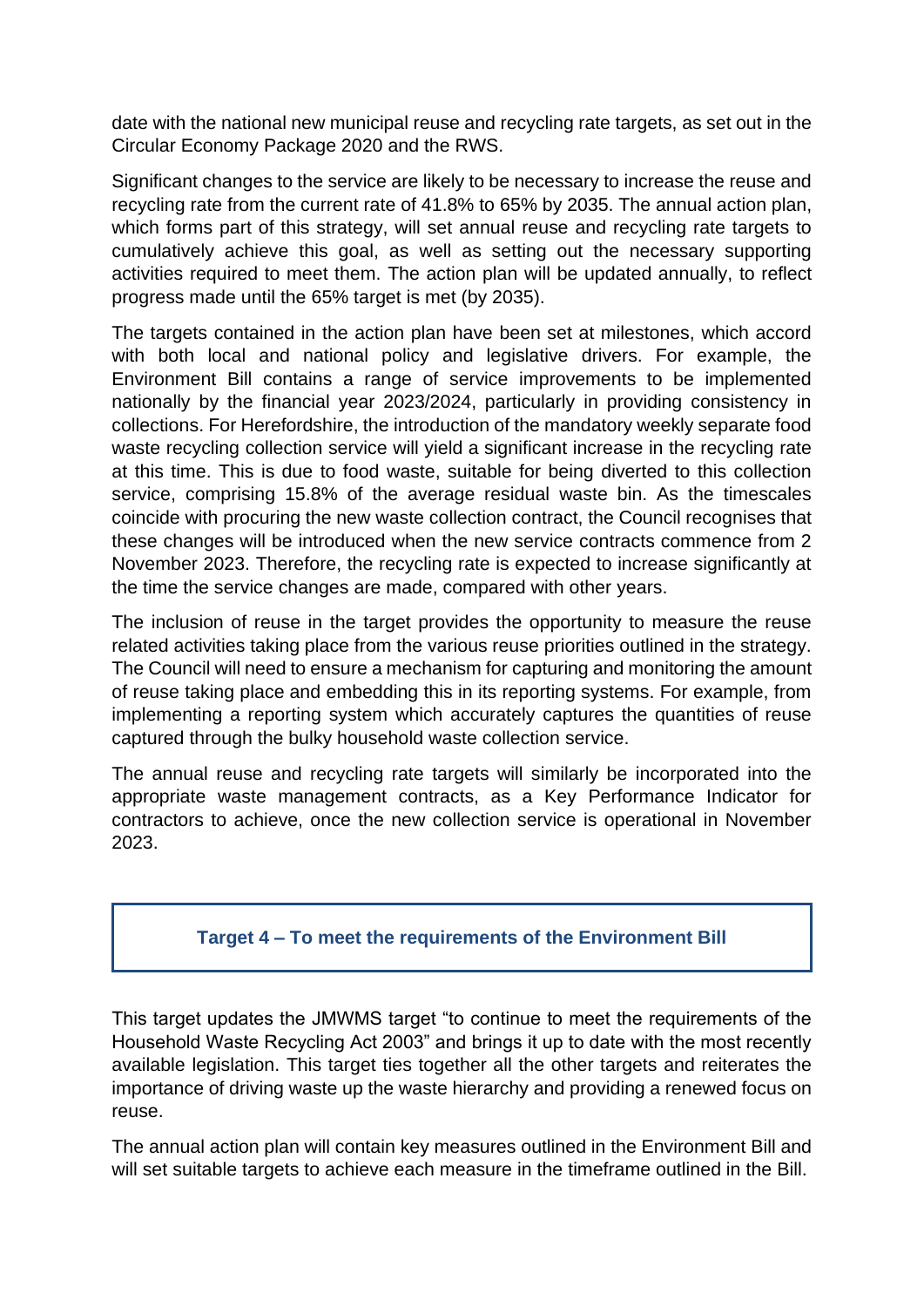### **Target 5 - No more than 1% of municipal waste to be sent to landfill from 2025 and zero waste to landfill by 2035**

This target brings the final target from the JMWMS ("recover value from a minimum of 78% of municipal waste") up to date. This target has been revised to reflect that the proportion of waste being sent to landfill has increased substantially in the last two years, creeping up to almost the maximum JMWMS target allowance of 22%. By ensuring that a long term zero waste to landfill target is set, the strategy sets out to drive waste up the hierarchy, as well as providing support to achieving net zero carbon from Target 1.

#### **Target 6 - Improve reuse and recycling at all HWRC sites to achieve a reuse and recycling target of 85% by 2035.**

Increasing the amount of waste reused through the HWRC network is a key commitment in the strategy. Therefore, this target has been set to predominately measure the improvements in reuse at the HWRCs, as set out under the priorities section of the strategy. The target is in keeping with the change in national recycling rate targets, which has now been expanded to include reuse. The HWRC reuse rate is currently 0.01% (equating to 26 tonnes per year). The recycling rate currently averages 74.9%, totalling 75% (2019/20). It is unlikely that the reuse and recycling rate can be significantly increased by 7.5% without substantial efforts to increase both reuse and recycling in the longer term.

The annual action plan will set annual increases in HWRC reuse and recycling rate targets to cumulatively achieve this target, as well as setting out the necessary supporting activities to meet them. The action plan will be updated annually, including reflecting progress made until the target is met. This target will also be incorporated into appropriate waste management contracts, as a Key Performance Indicator, for waste disposal contractors to achieve once the contract is operational in January 2024.

### <span id="page-22-0"></span>**9 Priority actions**

To meet the Vision of this strategy, the Council will need to undertake actions to support meeting its targets within the timeframe of the strategy. Recognising legislative and policy drivers, these activities are set out below and are in-keeping with the waste hierarchy.

The actions are identified as suggested short, medium and long-term priorities, where appropriate. All short-term priorities (covering the period from 2021 – 1 November 2023) will be taken forward into the annual action plan and progress reported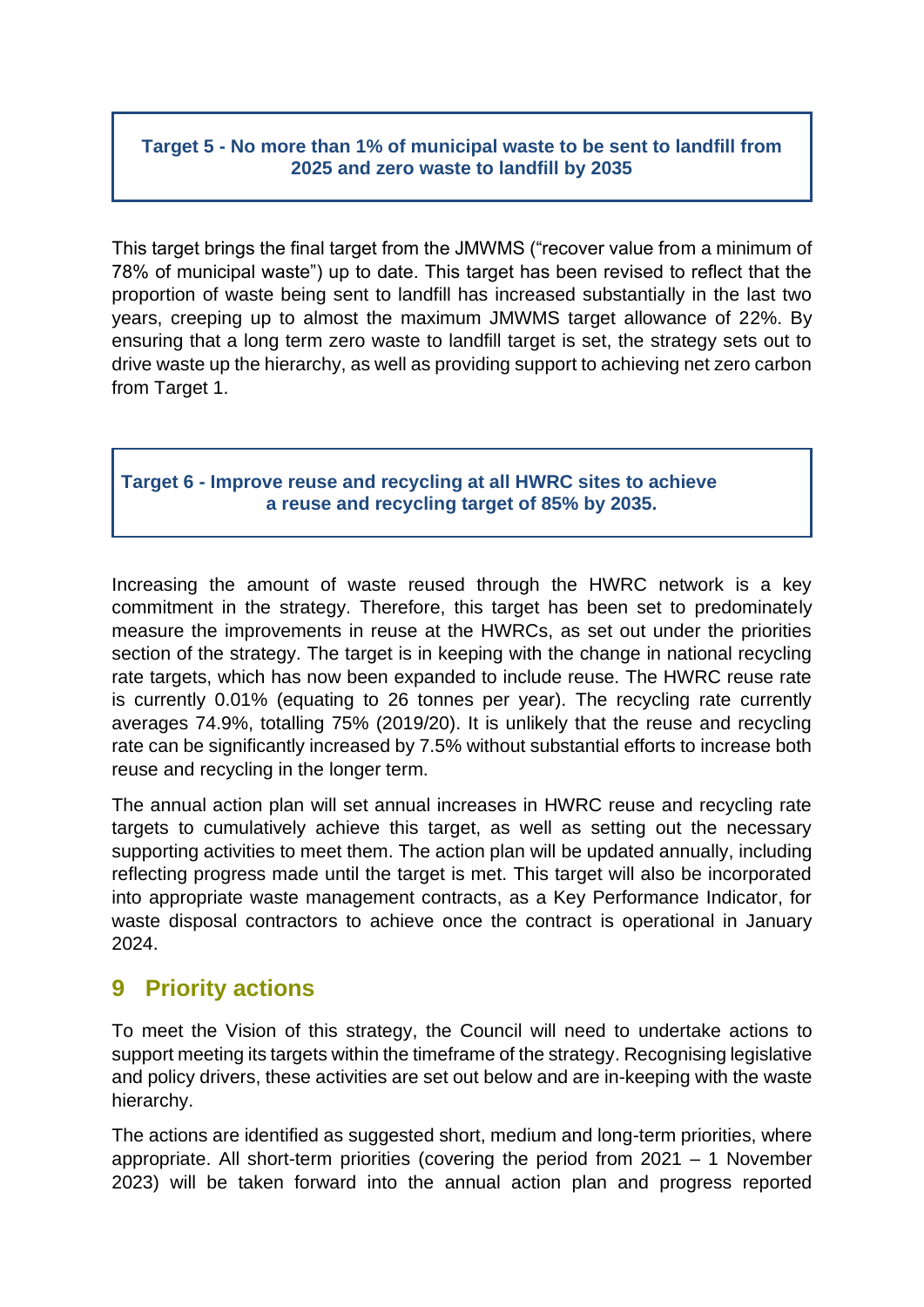accordingly on an annual basis. Medium-term (covering the period from 2 November 2023 – 31 March 2028) and subsequently long-term priorities (1 April 2028 – 2035) will be included in the action plan as time progresses. The general priorities given at the beginning of the table are for implementation in the short-term but will remain for the life of the strategy.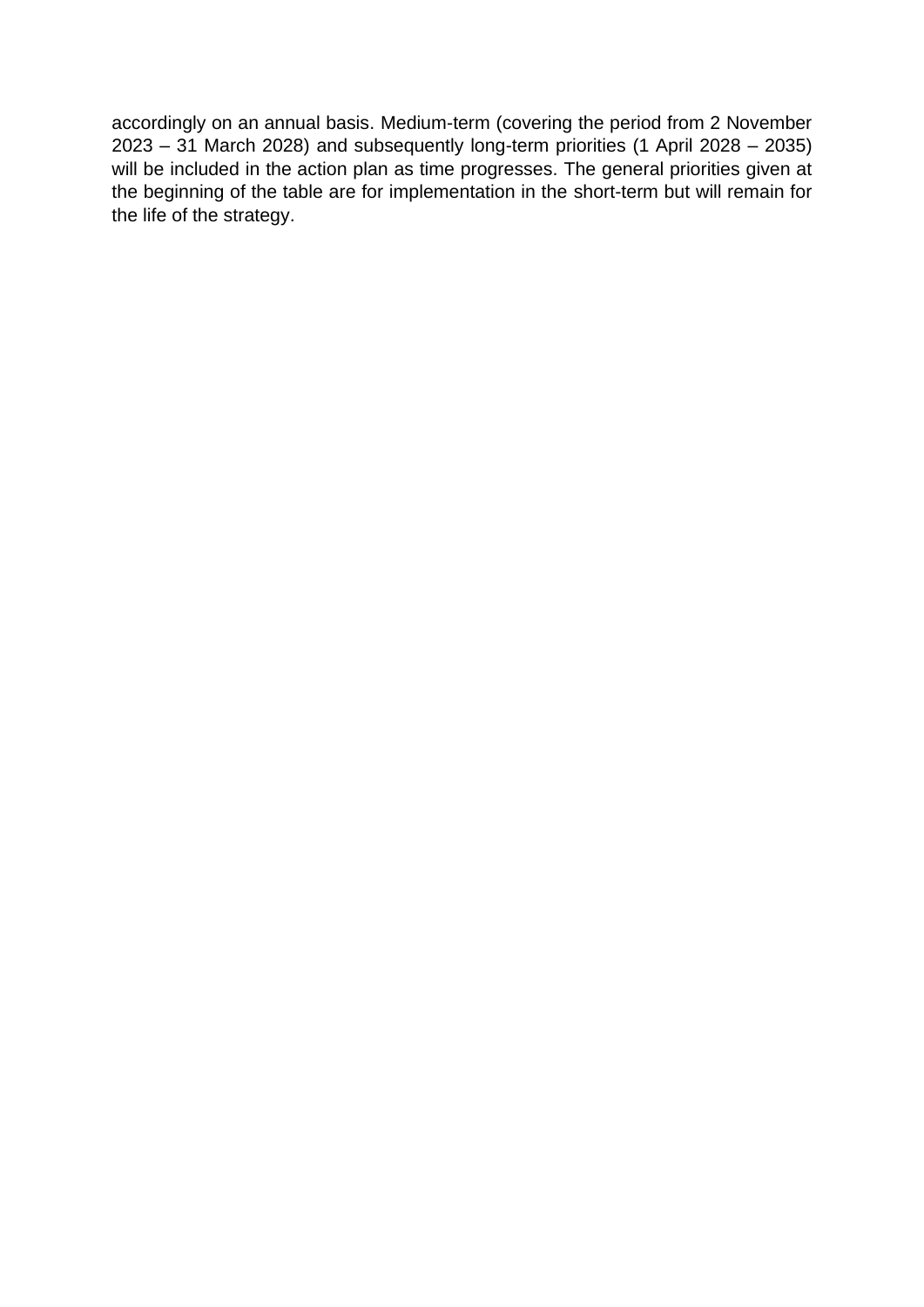| <b>Relation to</b><br>the waste<br>hierarchy | <b>Priority</b>                                                                                                                                                                                                                                                                                                                                                                                                                                                                                                                 | <b>Contributing</b><br>to targets | <b>Timescales for</b><br>implementation |
|----------------------------------------------|---------------------------------------------------------------------------------------------------------------------------------------------------------------------------------------------------------------------------------------------------------------------------------------------------------------------------------------------------------------------------------------------------------------------------------------------------------------------------------------------------------------------------------|-----------------------------------|-----------------------------------------|
|                                              | Set out the waste service's education and promotion requirements through 1 - 6<br>the production of an annual communications plan to include waste<br>prevention, reduction, reuse and recycling priorities for the coming year.                                                                                                                                                                                                                                                                                                |                                   | Short term priority                     |
|                                              | Write, approve and publish a waste management charter between 1 - 6<br>Herefordshire Council and its residents and businesses, reviewing and<br>updating the waste management charter as a starting point. This will set out<br>the services available to residents and businesses, and the expectations of<br>the Council on residents and businesses using the service.                                                                                                                                                       |                                   | Short term priority                     |
| <b>General</b>                               | Undertake a review of Herefordshire's waste service policies that support the 1 - 6<br>waste management service. Undertake this review to ensure a robust suite<br>of policies is in place and is approved to support future service direction, as<br>set out in the strategy.                                                                                                                                                                                                                                                  |                                   | Short term priority                     |
|                                              | Undertake annual performance reviews of the service, which evaluate 1 - 6<br>Herefordshire's ability to meet its vision and priorities against the targets.<br>This will ensure the Council remains on track and is able to identify and rectify<br>any issues arising in a timely and planned manner.                                                                                                                                                                                                                          |                                   | Short term priority                     |
| <b>Waste</b>                                 | Promote existing Community Fridge / Community Larder initiatives, through 1, 2, 5<br>promotion on the Council's website and social media platforms. For example,<br>the Community Larder by The Churches Together in Ross and District. Work<br>with community groups to facilitate more Community Fridge initiatives to be<br>set up across the county.                                                                                                                                                                        |                                   | Short term priority                     |
| prevention                                   | Investigate becoming a signatory to WRAP's Courtauld Commitment 2025.<br>This is an ambitious voluntary agreement which brings together<br>organisations across the food production and hospitality sectors to make<br>food and drink production and consumption more sustainable. It contains a<br>commitment to reduce food and drink waste associated with production, and<br>consumption of food and drink, by 20% per person, post farm gate. It also<br>commits to a 20% per person reduction in the greenhouse gas (GHG) | 1, 2, 5                           | Short term priority                     |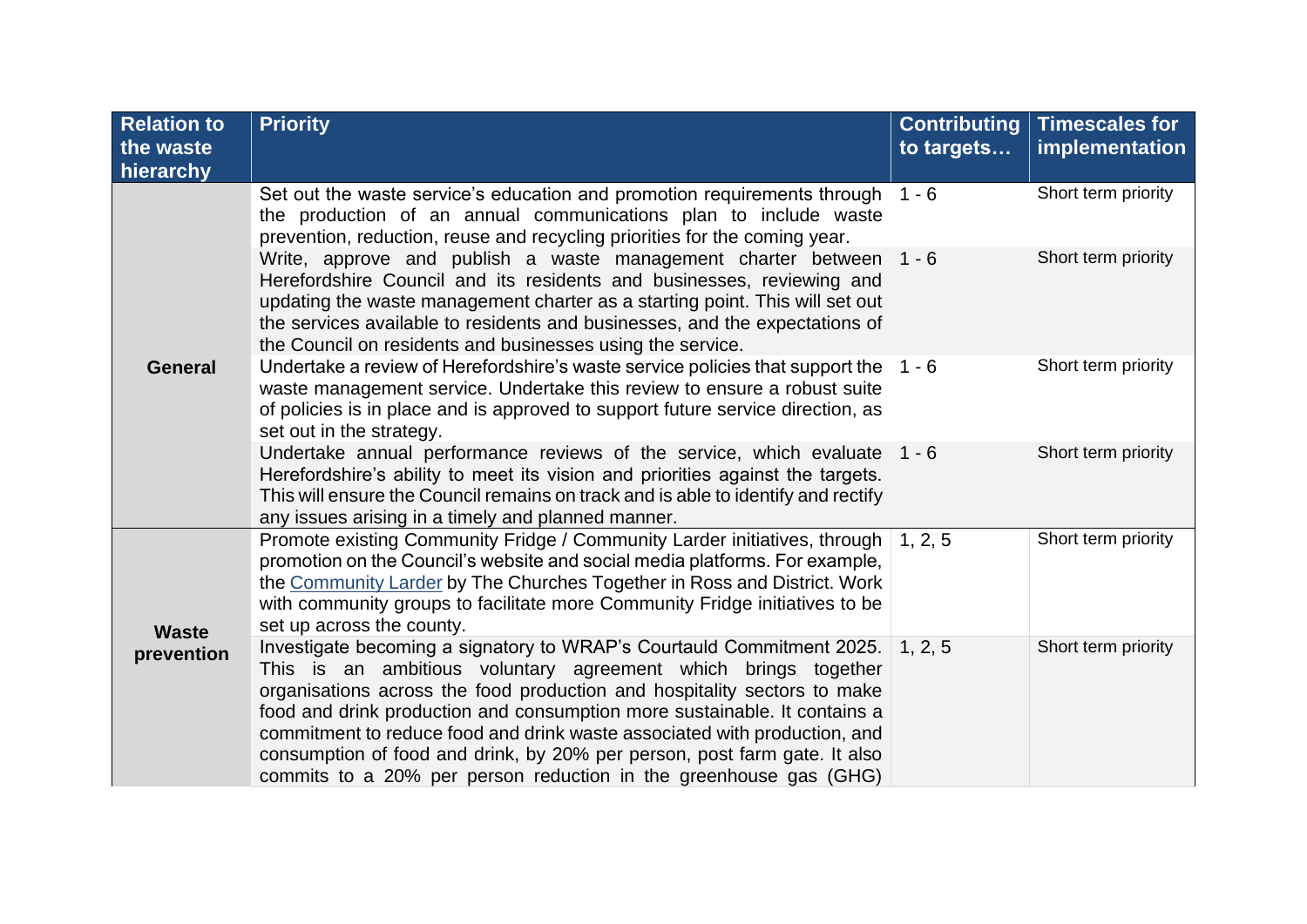| <b>Relation to</b><br>the waste<br>hierarchy | <b>Priority</b>                                                                                                                                                                                                                                                                                                                                                                                                                                                                                                        | <b>Contributing</b><br>to targets | <b>Timescales for</b><br>implementation |
|----------------------------------------------|------------------------------------------------------------------------------------------------------------------------------------------------------------------------------------------------------------------------------------------------------------------------------------------------------------------------------------------------------------------------------------------------------------------------------------------------------------------------------------------------------------------------|-----------------------------------|-----------------------------------------|
|                                              | emissions associated with production and consumption of food and drink in<br>the UK.                                                                                                                                                                                                                                                                                                                                                                                                                                   |                                   |                                         |
|                                              | Continue educational and promotional activities relating to home $1, 2, 3, 5$<br>composting. This is particularly important given that around 26% of the<br>average residual waste bin in Herefordshire is home compostable food and<br>garden waste.                                                                                                                                                                                                                                                                  |                                   | Short term priority                     |
|                                              | Continue educational and promotional activities relating to food waste $\vert$ 1, 2, 3, 5<br>prevention, supporting the WRAP Love Food Hate Waste national campaign.                                                                                                                                                                                                                                                                                                                                                   |                                   | Short term priority                     |
| <b>Waste</b><br><b>Prevention</b>            | Promote existing channels as opportunities for reuse on the Council's<br>website - such as local charity shops.                                                                                                                                                                                                                                                                                                                                                                                                        | 1, 2, 3, 5                        | Short term priority                     |
|                                              | Engage with existing community groups to facilitate and/or enable repair<br>cafes and pop -repair shops <sup>4</sup> to take place across the county (i.e., by<br>providing a venue and/or insurance). If this infrastructure is not currently in<br>place, consider setting up a Community Action Group Herefordshire (CAG<br>Herefordshire), in the same vein as CAG Devon <sup>5</sup> .                                                                                                                            | 1, 2, 3, 5                        | Short term priority                     |
|                                              | Develop a business case to assesses the viability of implementing a re- $\vert$ 1, 2, 3, 5<br>usable nappy promotion offering. Re-usable nappy loan kits, starter kits,<br>money off vouchers, targeted education and promotion work and real nappy<br>advisors are used by many other Councils to prevent disposable nappy<br>waste, for example Gloucestershire County Council <sup>6</sup> . 10.0% of<br>Herefordshire's average residual waste bin is disposable nappies, more than<br>twice the national average. |                                   | Short term priority                     |
|                                              | Carry out "Save Money And Reduce Trash" shopping-related education<br>and promotion; such as reducing waste by buying loose fruit and<br>vegetables, buying in bulk and using refill stations where possible.                                                                                                                                                                                                                                                                                                          | 1, 2, 3, 5                        | Short term priority                     |

<sup>4</sup> <https://cagdevon.org.uk/resource/doingstuff/repaircafeguide>

<sup>5</sup> <https://cagdevon.org.uk/about/what-we-do/>

<sup>6</sup> <https://www.gloucestershirerecycles.com/reduce/real-reusable-nappies/>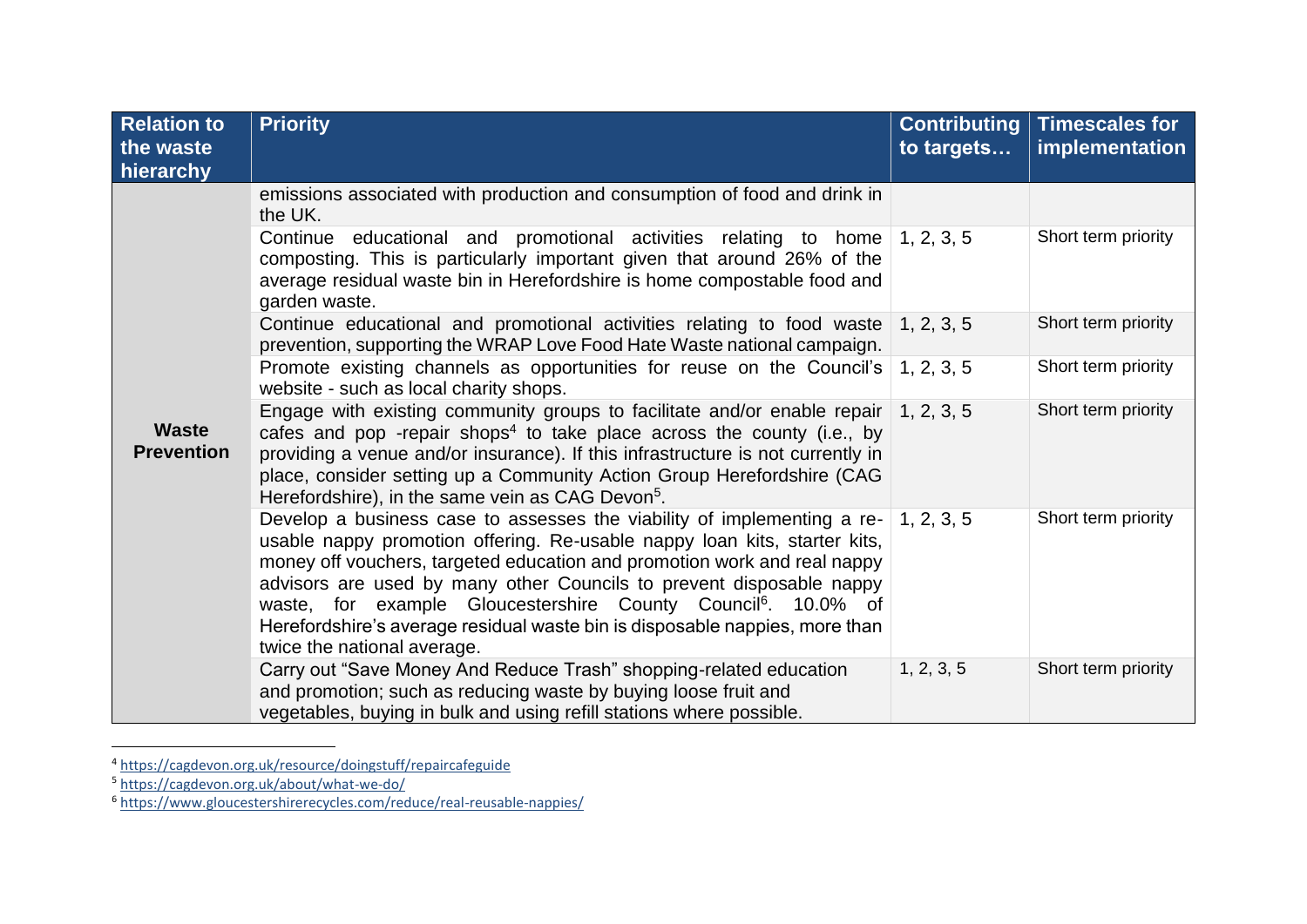| <b>Relation to</b><br>the waste<br>hierarchy | <b>Priority</b>                                                                                                                                                                                                                                                                                                                                                       | <b>Contributing</b><br>to targets | <b>Timescales for</b><br>implementation |
|----------------------------------------------|-----------------------------------------------------------------------------------------------------------------------------------------------------------------------------------------------------------------------------------------------------------------------------------------------------------------------------------------------------------------------|-----------------------------------|-----------------------------------------|
| <b>Preparation</b><br>for reuse              | Set up a baseline for reuse (suggested use of 2019/20 reuse figure), from which<br>targets can be set and against which progress can be measured. Educational and<br>promotional activities should be undertaken to raise awareness and increase reuse.                                                                                                               | $1 - 6$                           | Short term priority                     |
|                                              | Promote and endorse WRAP's Sustainable Clothing Action Plan (SCAP) Love Your<br>Clothes campaign, including promotion of the Love Your Clothes website, to capture<br>for reuse or recycling the textile material currently being disposed of via the residual<br>waste bin (4.2% of kerbside residual waste is textiles that could have been reused<br>or recycled). | 1, 2, 3, 5                        | Short term priority                     |
|                                              | Conduct a review of the bulky household waste (BHW) collection service. This could<br>include the approach to charging, by item or number of items, and also the required<br>condition of the items for collection – should it be purely for reuse or could some<br>items be accepted to be broken down into component parts for recycling.                           | 1, 2, 3, 5, 6                     | Short term priority                     |
|                                              | Undertake a business case for assessing the viability of the voluntary and $\vert$ 1, 2, 3, 5<br>community sector delivering all or part of the BHW service on behalf of the Council<br>from November 2023, including partnership arrangements, capabilities and<br>limitations of each party and performance targets and rewards for quantities of items<br>reused.  |                                   | Short term priority                     |
|                                              | Undertake a business case to assess the suitability of introducing a new commercial<br>bulky waste collection to enable recycling of a greater amount of municipal waste.<br>This could be combined with the household bulky service or a standalone service.                                                                                                         | $1 - 5$                           | Short term priority                     |
|                                              | Undertake a business case to assess the level of savings and diversion from<br>disposal possible from involving the Voluntary and Community Sector (VCS) (i.e.,<br>the British Heart Foundation and/or local charities) to encourage reuse, to be<br>implemented from 2024 when the new waste disposal contract(s) commences.                                         | 1, 2, 3, 5                        | Short term priority                     |
|                                              | Assess the feasibility of setting up a 'library of things' <sup>7</sup> and / or a share shed, working<br>with local community groups.                                                                                                                                                                                                                                | 1, 2, 3, 5                        | Short term priority                     |
|                                              | Undertake a feasibility study for identifying suitable HWRC(s) to have a reuse shop<br>operating on site.                                                                                                                                                                                                                                                             | $1 - 6$                           | Short term priority                     |

<sup>7</sup> [https://www.youtube.com/watch?v=xs\\_pYwztGJM](https://www.youtube.com/watch?v=xs_pYwztGJM)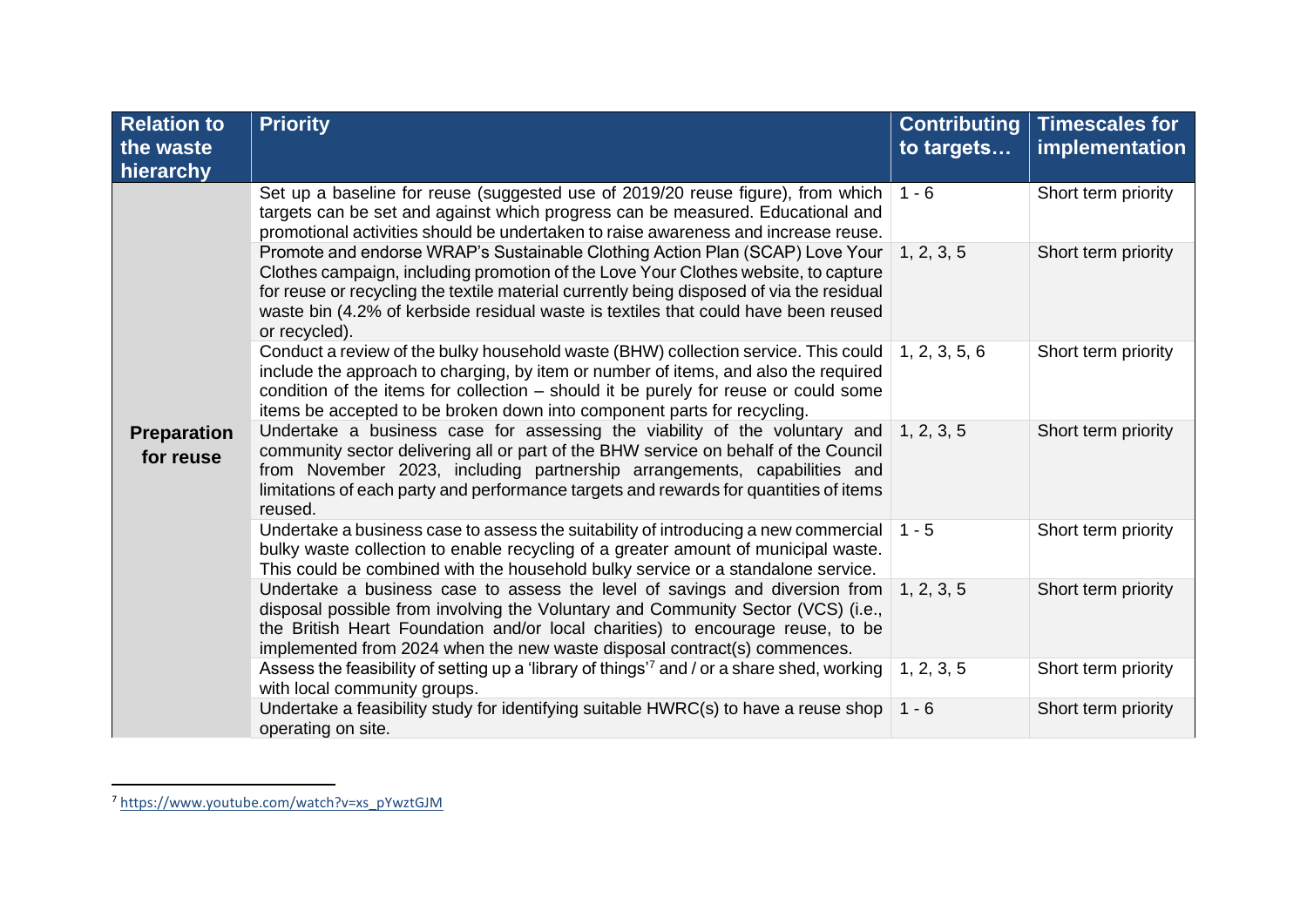| <b>Relation to</b><br>the waste<br>hierarchy | <b>Priority</b>                                                                                                                                                                                                                                                                                                                                                                                           | <b>Contributing</b><br>to targets | <b>Timescales for</b><br>implementation |
|----------------------------------------------|-----------------------------------------------------------------------------------------------------------------------------------------------------------------------------------------------------------------------------------------------------------------------------------------------------------------------------------------------------------------------------------------------------------|-----------------------------------|-----------------------------------------|
| <b>Preparation</b><br>for reuse              | Assess the business case for working with Community RePaint <sup>8</sup> to increase paint 1, 2, 3, 5, 6<br>reuse through the HWRC network.                                                                                                                                                                                                                                                               |                                   | Short term priority                     |
|                                              | Implement the reuse outputs from the various business cases undertaken in the<br>short-term, incorporating the services into the service design and specifications for<br>the new waste collection and waste disposal contracts.                                                                                                                                                                          | $1 - 6$                           | Medium term<br>priority                 |
| <b>Recycling</b>                             | Ensure that the new waste disposal contract specification includes the requirement<br>to compost, using open windrow, the kerbside collected garden waste and garden<br>waste received at the HWRCs.                                                                                                                                                                                                      | $1 - 6$                           | Short term priority                     |
|                                              | Undertake education and promotion activities to increase capture rates from<br>recyclable material present in the residual waste stream, for both kerbside and<br>HWRC (the waste composition study revealed that particular focus should be given<br>to textiles).                                                                                                                                       | 1, 2, 3, 5, 6                     | Short term priority                     |
|                                              | Undertake repeated and targeted education and promotion campaigns, including<br>regular provision of bin stickers and leaflets to emphasise 'what goes where' at the<br>kerbside.                                                                                                                                                                                                                         | 1, 2, 3, 5                        | Short term priority                     |
|                                              | Sign up to the voluntary Resource Association 'End Destinations of Recycling<br>charter' and publicise the charter on the Council's website to provide transparency<br>to residents about where recyclate is taken.                                                                                                                                                                                       | 1, 2, 3, 5, 6                     | Short term priority                     |
|                                              | Promote and encourage more businesses to sign up to the commercial recycling<br>collection service (and new food waste collection service from December 2023),<br>specifically targeting those businesses who already have a refuse collection service<br>in the first instance.                                                                                                                          | $1 - 5$                           | Short term priority                     |
|                                              | Develop a business case to evaluate the impact of growing the kerbside commercial<br>waste and recycling collection service for businesses, to respond to legislative<br>requirements, to harness financial income opportunities and to provide a<br>sustainable and affordable service to businesses in Herefordshire. Produce a<br>commercial waste and recycling action plan for the preferred option. | $1 - 5$                           | Short term priority                     |
|                                              | Develop and produce business cases for evaluating the range of income generating<br>options for the HWRC network. For example, for commercial waste acceptance and                                                                                                                                                                                                                                        | 1, 2, 3, 5, 6                     | Short term priority                     |

<sup>8</sup> <https://communityrepaint.org.uk/>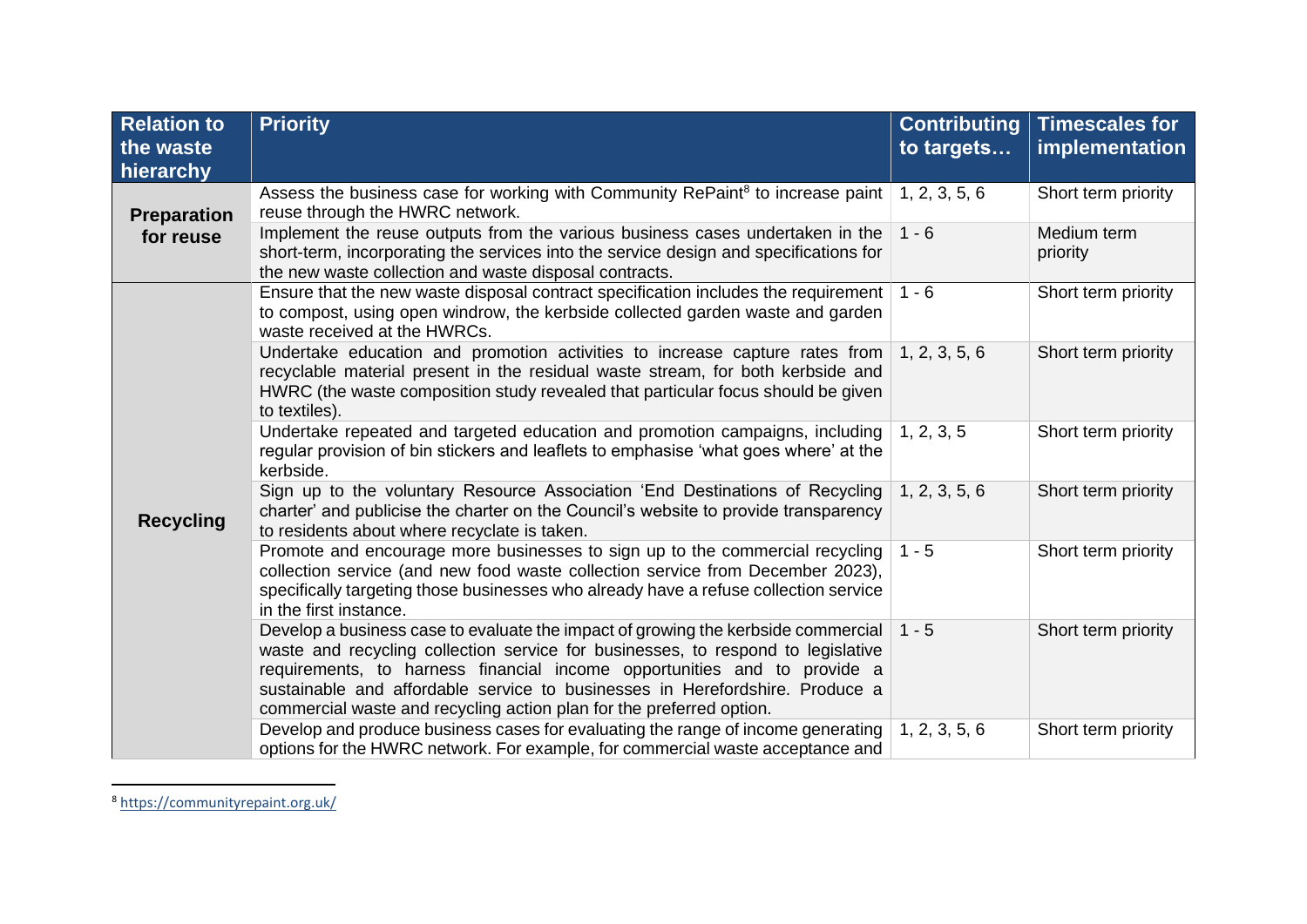| <b>Relation to</b><br>the waste<br>hierarchy | <b>Priority</b>                                                                                                                                                                                                                                                                                                                                                                                                                                                                                                                                                                                                                                                               | <b>Contributing</b><br>to targets | <b>Timescales for</b><br>implementation |
|----------------------------------------------|-------------------------------------------------------------------------------------------------------------------------------------------------------------------------------------------------------------------------------------------------------------------------------------------------------------------------------------------------------------------------------------------------------------------------------------------------------------------------------------------------------------------------------------------------------------------------------------------------------------------------------------------------------------------------------|-----------------------------------|-----------------------------------------|
|                                              | for charging for different types of DIY waste (rubble, hardcore, ceramics,<br>plasterboard, wood and tyres).                                                                                                                                                                                                                                                                                                                                                                                                                                                                                                                                                                  |                                   |                                         |
| <b>Recycling</b>                             | Undertake a service delivery options appraisal to identify the preferred delivery of $\vert$ 1 - 6<br>the new waste collection and waste disposal contracts (outsource, in-house or<br>alternative service delivery mechanism). Include any services which could be<br>delivered by the Voluntary and Community Sector, particularly regarding the BHW<br>collection service.                                                                                                                                                                                                                                                                                                 |                                   | Short term priority                     |
|                                              | Undertake a 'What goes where?' HWRC campaign, including a review of container<br>provision, a review of site signage and a review of information provided on the<br>Council's website to decrease 'missed recycling' in the HWRC residual waste<br>stream.                                                                                                                                                                                                                                                                                                                                                                                                                    | 1, 2, 3, 5, 6                     | Short term priority                     |
|                                              | Undertake a kerbside recycling participation survey to assess the number of $\vert$ 1, 2, 3, 5<br>households participating in the kerbside recycling collection service. This will enable<br>specific education and promotion activities to be targeted at low performing areas<br>in the County. This should be repeated at least every 2-3 years.                                                                                                                                                                                                                                                                                                                           |                                   | Short term priority                     |
|                                              | Continue the options appraisal project to determine the cost/benefit of kerbside<br>recycling collection services that includes collecting foil, plastic film and flexibles<br>from households and businesses, as well as an assessment of the potential impact<br>of EPR and DRS on the kerbside collection services.                                                                                                                                                                                                                                                                                                                                                        | $1 - 5$                           | Short term priority                     |
|                                              | Undertake a County-wide flats recycling review, recording an inventory of bin types,<br>sizes and numbers present at each block of flats. Conduct an information gathering<br>exercise to record contact details of caretakers, managing agents etc. Establish<br>what standard capacity and service should look like for flats and, if necessary,<br>relaunch the recycling service, ensuring each group of flats is left with a supply of<br>service information leaflets, stickers and posters to refresh regularly, particularly<br>enabling the managing agents to engage with new residents. Utilise learnings from<br>ReLondon's flats recycling scheme <sup>9</sup> . | $1 - 5$                           | Short term priority                     |

<sup>9</sup> https://relondon.gov.uk/resources/toolkit-flats-recycling-package